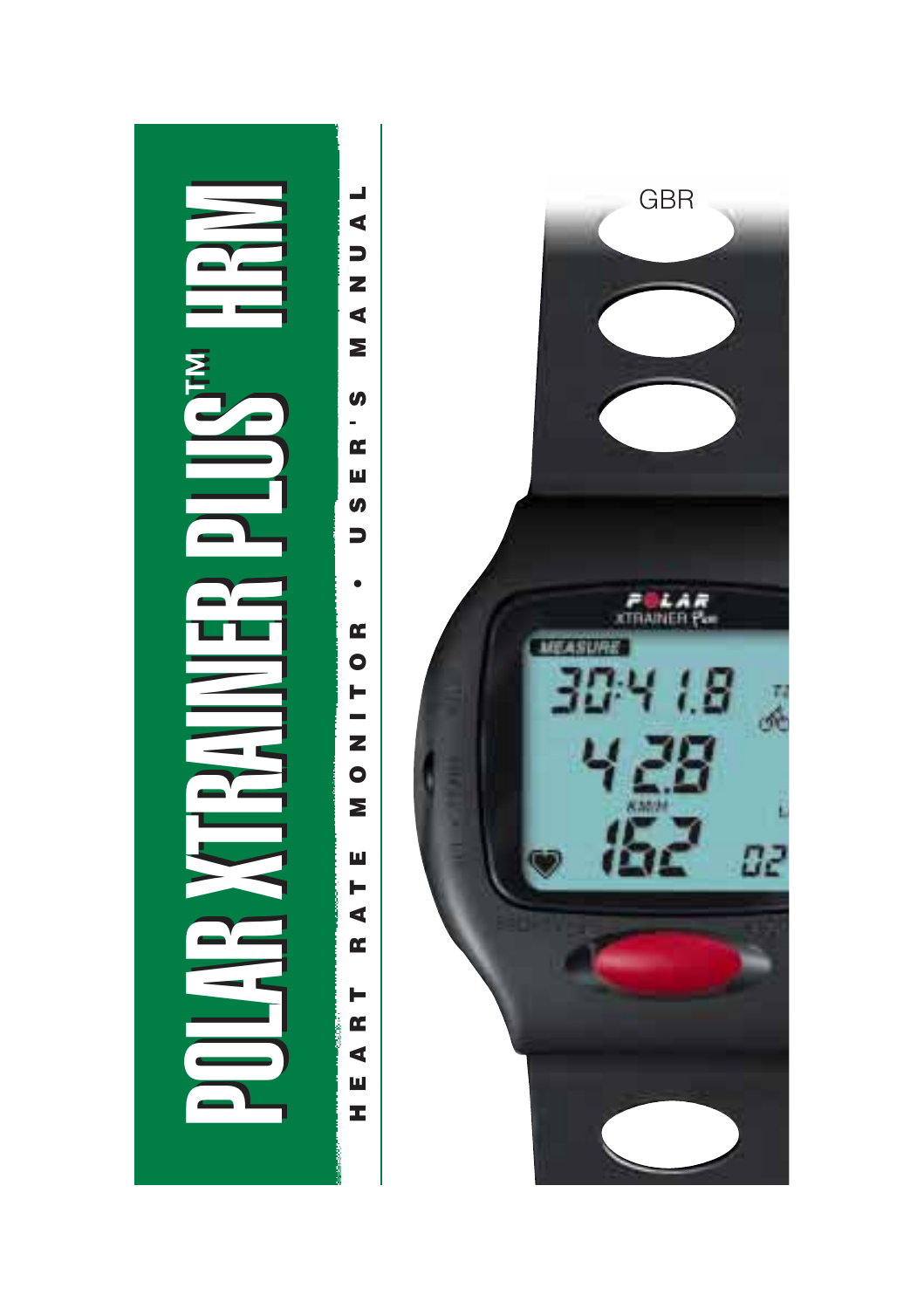

#### **IN HEART RATE MODE**

#### FUNCTION BUTTON

Illuminate the display SIGNAL ALIGHT

Turn the Target Zone sound SIGNAL/LIGHT (press and hold) signal off/on

Stop/start the stopwatch SET/START/STOP

Rate Limits in use

Swap the Heart Rate Limits SELECT

Check split/lap time with STORE/LAP/RECOVERY split/lap average heart rate

Start the Timers automatic

mode and Cycling mode

Check the Secondary Bring Receiver close to the Polar logo<br>Time Display with illumination, of the Transmitter Transmission Code and Heart

Start Recovery calculation STORE/LAP/RECOVERY until 3 beeps

Reset the stopwatch SET/START/STOP (to stop the stopwatch)<br>+ SET/START/STOP (press and hold)

Swap between Heart rate SET/START/STOP and SIGNAL/LIGHT<br>mode and Cycling mode simultaneously

Stop the Heart rate mode SET/START/STOP (to stop the stopwatch) and enter Time mode -> SELECT -> SELECT -> SELECT

#### **IN CYCLING MODE**

Always when cycling, attach the Receiver carefully on the Polar Bike Mount.

FUNCTION BUTTON

Stop/start the stopwatch SET/START/STOP

Check split/lap time with STORE/LAP/RECOVERY average heart rate

Start the Timers automatic

Cycling mode

Swap the wheelsize (stopwatch is 00:00 0) -> SELECT (press and hold)

Check cycling information loop SIGNAL/LIGHT -> SIGNAL/LIGHT-> SIGNAL/LIGHT...

Swap the Heart Rate Limits SELECT(when stopwatch is running)

Start Recovery calculation STORE/LAP/RECOVERY until 3 beeps

Reset the stopwatch SET/START/STOP (to stop the stopwatch) -> SET/START/STOP (press and hold)

Illuminate the display SIGNAL LIGHT (press and hold)

Swap between Heart rate mode SET/START/STOP and SIGNAL/LIGHT and Cycling mode simultaneously

Stop the Cycling mode and SET/START/STOP to stop the stopwatch enter Time mode and -> SELECT -> SELECT -> SELECT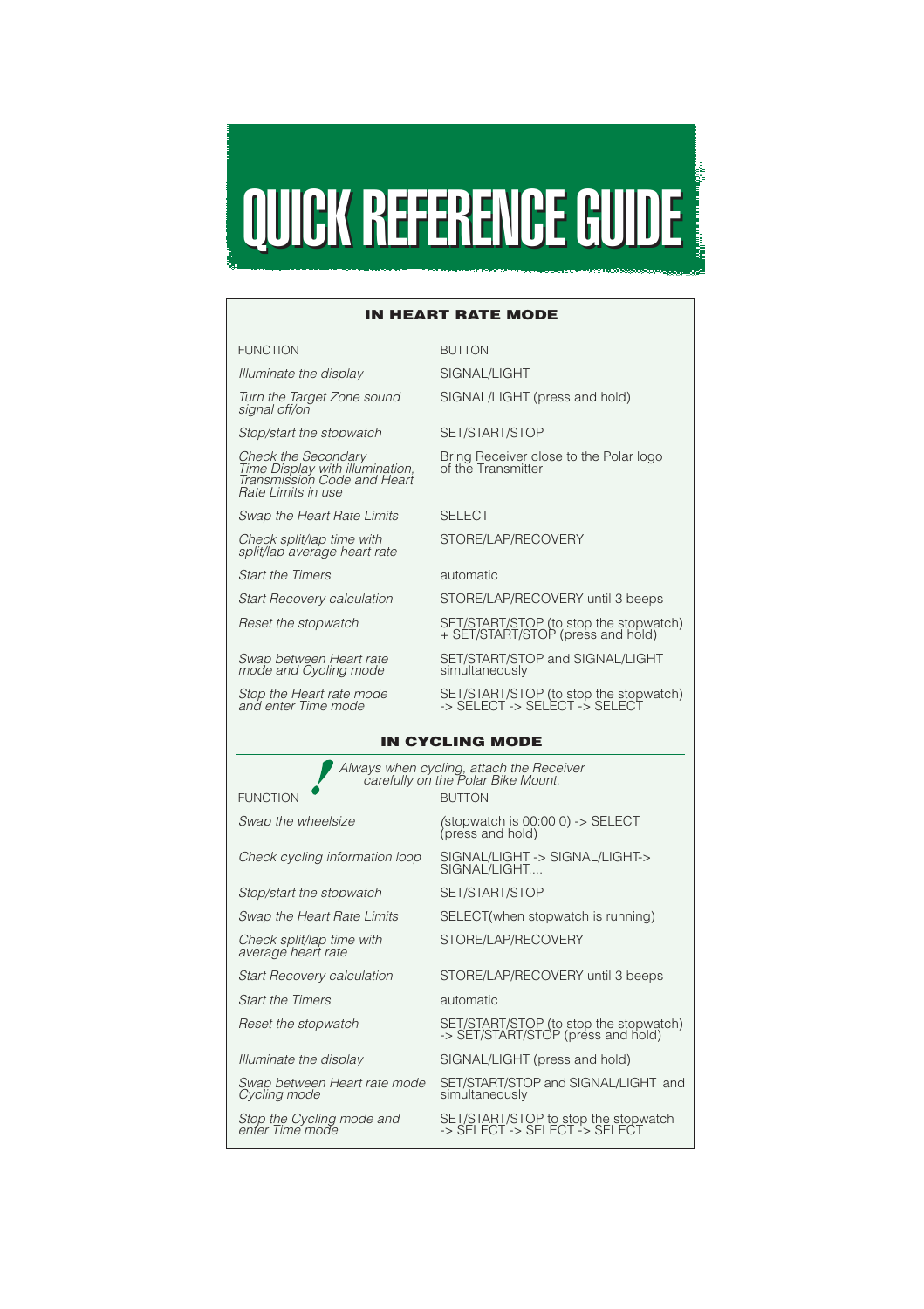## **ROAD MAP**

ł

ļ

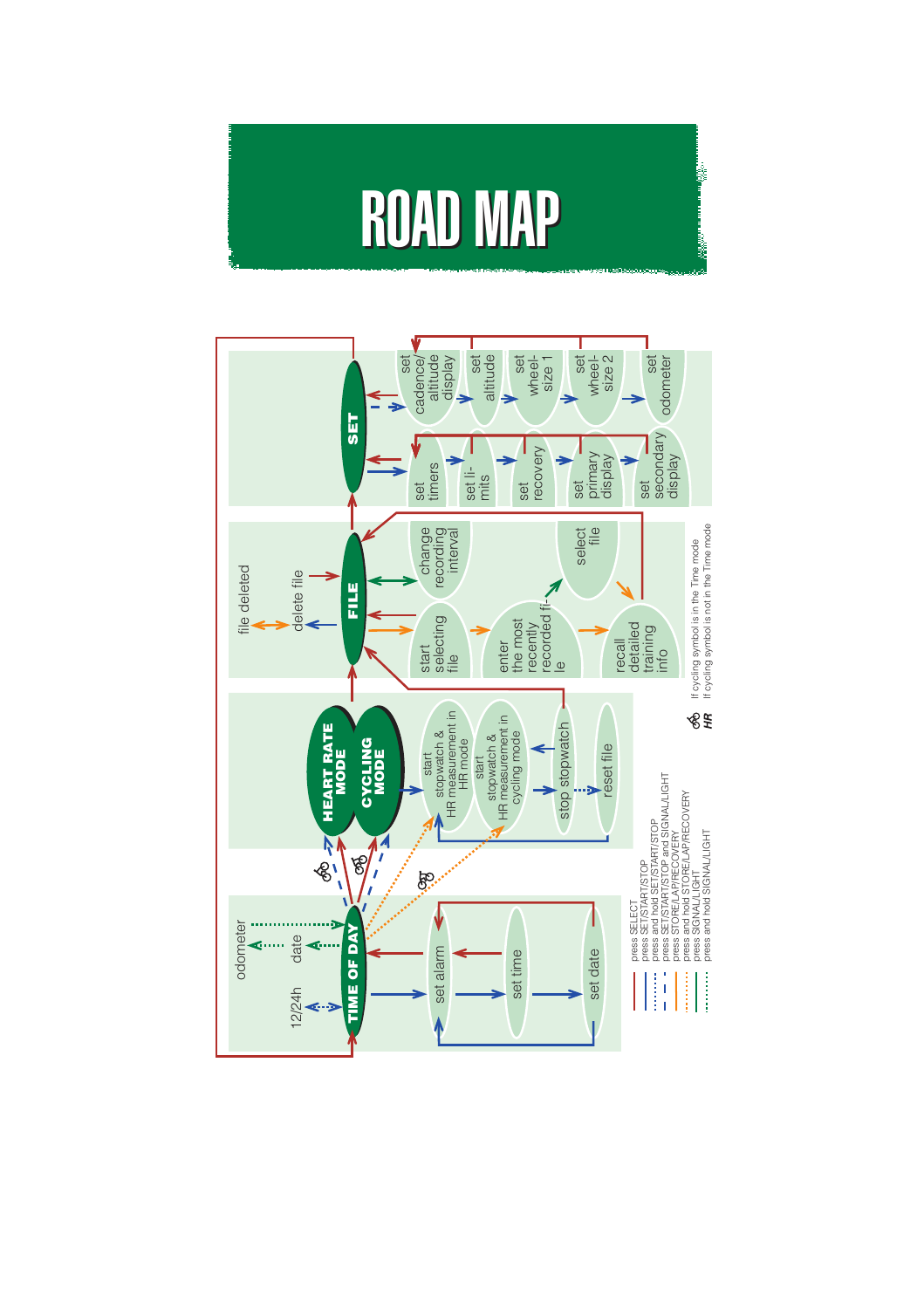

| <b>Visual cues</b> |                                                         |  |  |  |
|--------------------|---------------------------------------------------------|--|--|--|
|                    | Indicates a tip to do things faster.                    |  |  |  |
|                    | Indicates important issues. Please, pay attention!      |  |  |  |
|                    | Indicates a useful tip. It's good to know these things. |  |  |  |
|                    | See also / Continue from                                |  |  |  |

## **Monitor symbols**

|                | A flashing heart with borders indicates heart rate |
|----------------|----------------------------------------------------|
|                | measurement with coded transmission.               |
| $\bullet$ )))  | Target Zone sound signal / Alarm symbol            |
| ෯              | Indicates you are in the Cycling mode              |
| TZ             | Target Zone indicator                              |
| <b>MEASURE</b> | Indicates you are in the Measure mode              |
| <b>FILE</b>    | Indicates you are in the File mode                 |
| <b>SET</b>     | Indicates you are in the Set mode                  |

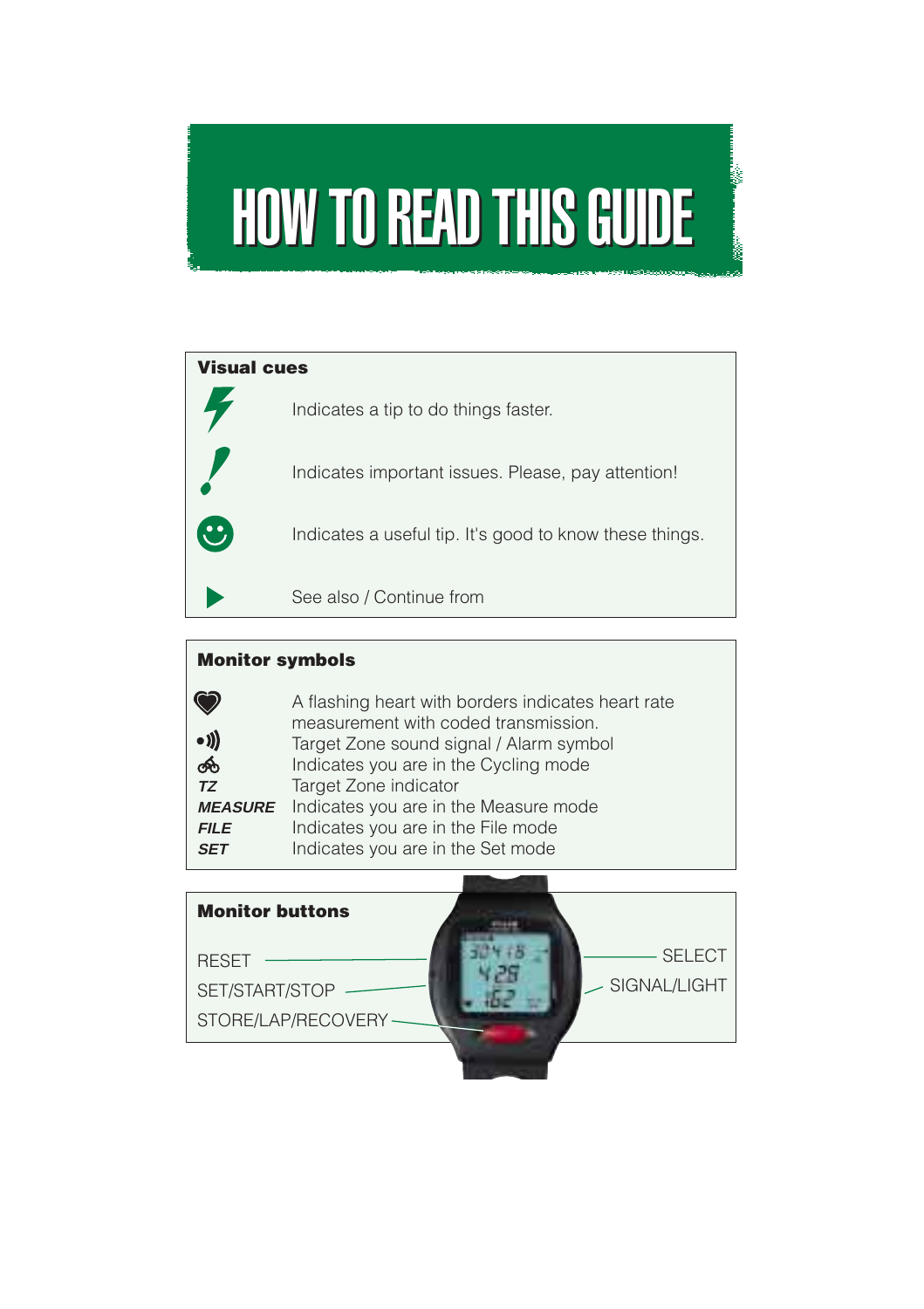## **CONTENTS**

| <b>SETTING THE HEART RATE AND CYCLING FEATURES  15</b>                                                                             |  |
|------------------------------------------------------------------------------------------------------------------------------------|--|
|                                                                                                                                    |  |
|                                                                                                                                    |  |
|                                                                                                                                    |  |
|                                                                                                                                    |  |
|                                                                                                                                    |  |
|                                                                                                                                    |  |
| Check the Secondary Time Display with Transmission Code                                                                            |  |
|                                                                                                                                    |  |
|                                                                                                                                    |  |
|                                                                                                                                    |  |
|                                                                                                                                    |  |
|                                                                                                                                    |  |
|                                                                                                                                    |  |
|                                                                                                                                    |  |
|                                                                                                                                    |  |
|                                                                                                                                    |  |
|                                                                                                                                    |  |
|                                                                                                                                    |  |
|                                                                                                                                    |  |
|                                                                                                                                    |  |
|                                                                                                                                    |  |
|                                                                                                                                    |  |
|                                                                                                                                    |  |
|                                                                                                                                    |  |
|                                                                                                                                    |  |
|                                                                                                                                    |  |
|                                                                                                                                    |  |
|                                                                                                                                    |  |
|                                                                                                                                    |  |
|                                                                                                                                    |  |
|                                                                                                                                    |  |
|                                                                                                                                    |  |
|                                                                                                                                    |  |
|                                                                                                                                    |  |
|                                                                                                                                    |  |
| FREQUENTLY ASKED QUESTIONS48 · POLAR GLOSSARY51 · COMPATIBILITY55<br>• CARE AND MAINTENANCE56 • TECHNICAL SPECIFICATIONS57 • POLAR |  |

BOOKS AND ACCESSORIES...58 · SERVICE...59 · LIMITED POLAR WARRANTY...61

· DISCLAIMER...62 · INDEX..63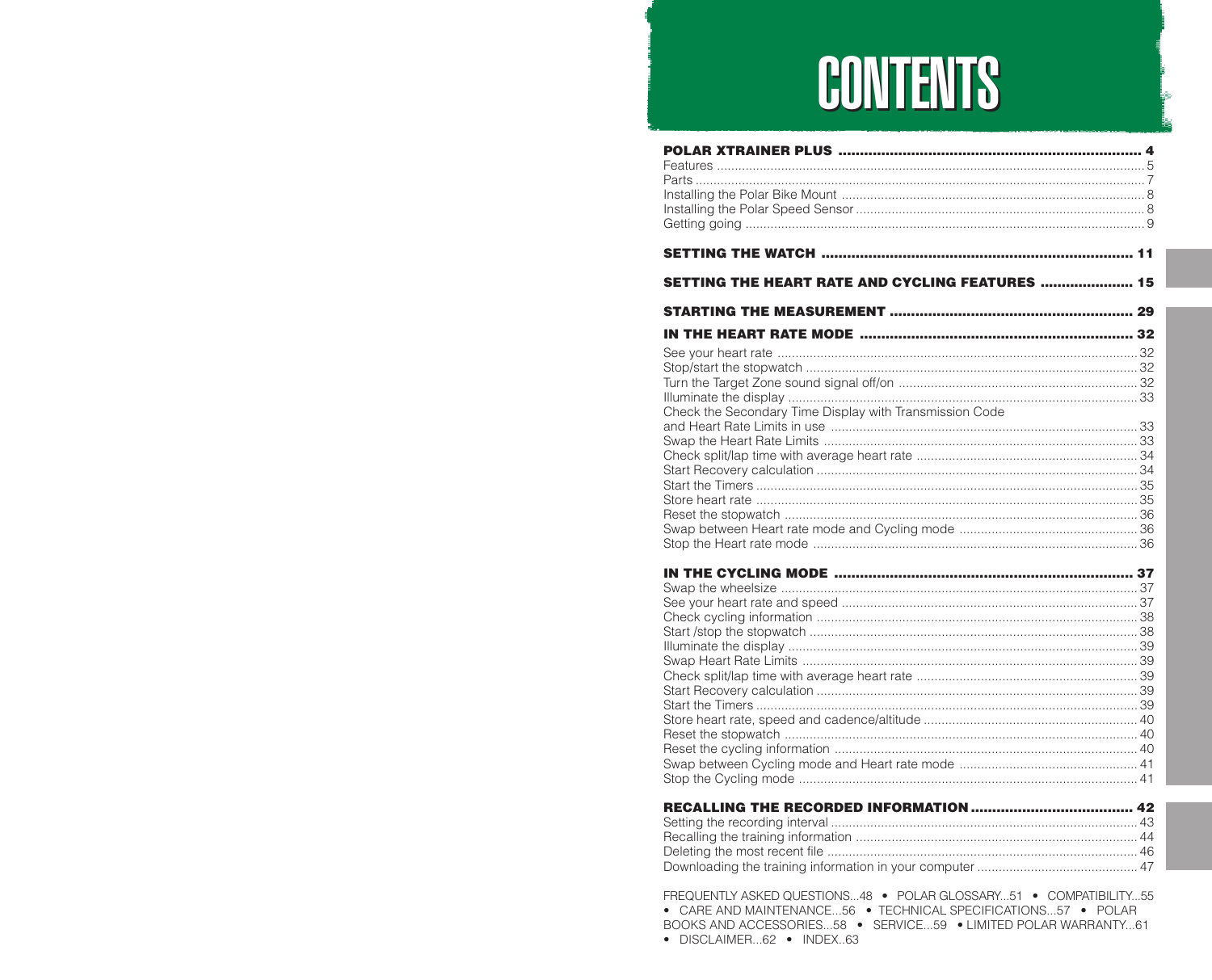## POLAR XTRAINER PLUS POLAR XTRAINER PLUS HEART RATE MONITOR HEART RATE MONITOR

*Congratulations on purchasing the Polar*

*XTrainer Plus Heart Rate Monitor. We are*

*proud to offer you the most advanced*

*features and assist you in achieving your*

*personal fitness and performance goals.*

*Thank you for choosing Polar.*



#### **FEATURES**

Your new monitor offers you the following features:

### **Watch functions**

- stopwatch with alarm clock and calendar
- •12/24 h display
- •stopwatch with lap/split indicator
- •electroluminescent backlight
- •water resistant to 20 meters

## **Basic functions**

- •wireless, continuous and ECG accurate heart rate
- • coded transmission of heart rate to avoid crosstalk caused by other users of heart rate monitors
- •three freely programmable Target Zones
- •visual and audible alarm for each Target Zone limit
- •lap/split time
- •average heart rate for each lap
- •three programmable, alternating timers
- •Recovery Heart Rate or Recovery Time after each lap
- • display alternative during the Heart rate mode: Time of Day, total exercising time or countdown timers

## **Cycling functions**

- •trip distance
- •total distance
- •current speed
- •average speed
- •maximum speed
- •stopwatch
- •total riding time

## **Recording functions**

- recording time up to 67 hours of training information with unlimited number of files
- automatic recording of heart rate, speed and cadence (requires separate Polar Cadence Sensor) or altitude (requires separate Polar Altitude Sensor) every 5, 15, 60 seconds.
- maximum and average heart rate for the total exercise period
- •time spent above, within and below each Target Zone
- •ability to save only lap times with average heart rate of the lap
- • ability to analyze recorded training information file by file manually on receiver display or with your PC through the use of Polar Interface Plus (sold separately).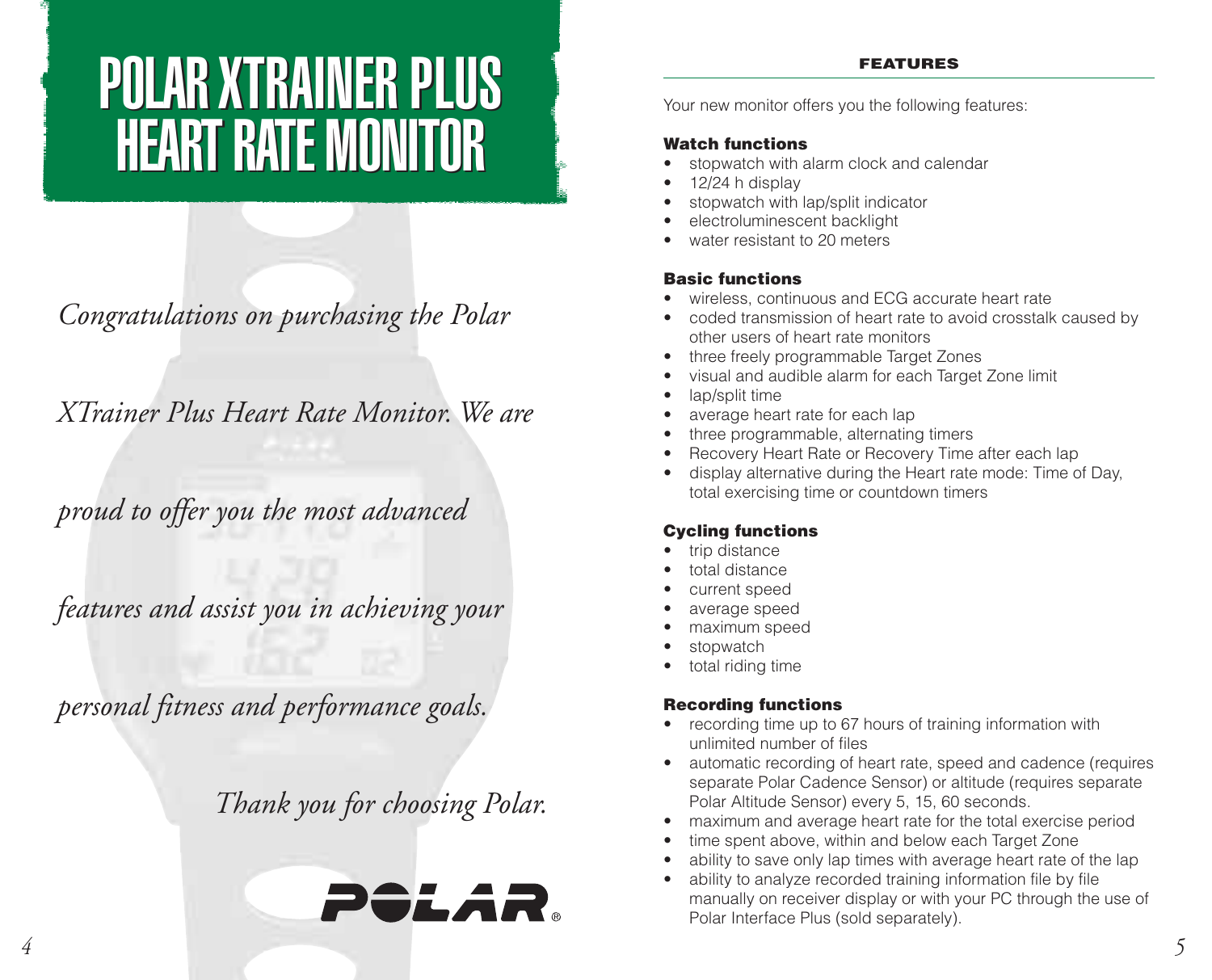### **Altimeter functions** (requires separate Polar Altitude Sensor)

- •altitude
- •meters/feet ascended

**Cadence functions** (requires separate Polar Cadence Sensor)

•cadence

### **Precautions**

- Always when cycling, attach the Receiver carefully on the Polar Bike Mount.
- Your safety is important to us. While riding your bike, please keep your eyes on the road to prevent possible accidents and injury.
- Read this User's manual and get familiar with the functions carefully before riding with the XTrainer Plus.
- Do not stretch or bend the Transmitter especially when storing it.
- **• Do not operate the buttons of your heart rate monitor under water.**
- Wash and dry your Polar Transmitter regularly after use; never store it wet.
- Do not store your heart rate monitor in any kind of nonbreathable material, such as a plastic bag or sports bag. Store it in a dry place.
- Keep your heart rate monitor out of extreme cold or heat.

## **Before you begin**

Before starting any exercise program, always consult your physician. If you have a pacemaker or other implanted electronic device, consult your physician and/or the manufacturer of the device prior to using the Polar XTrainer Plus Heart Rate Monitor.

**PARTS**

The XTrainer Plus consists of five parts:



5. Polar Speed Sensor

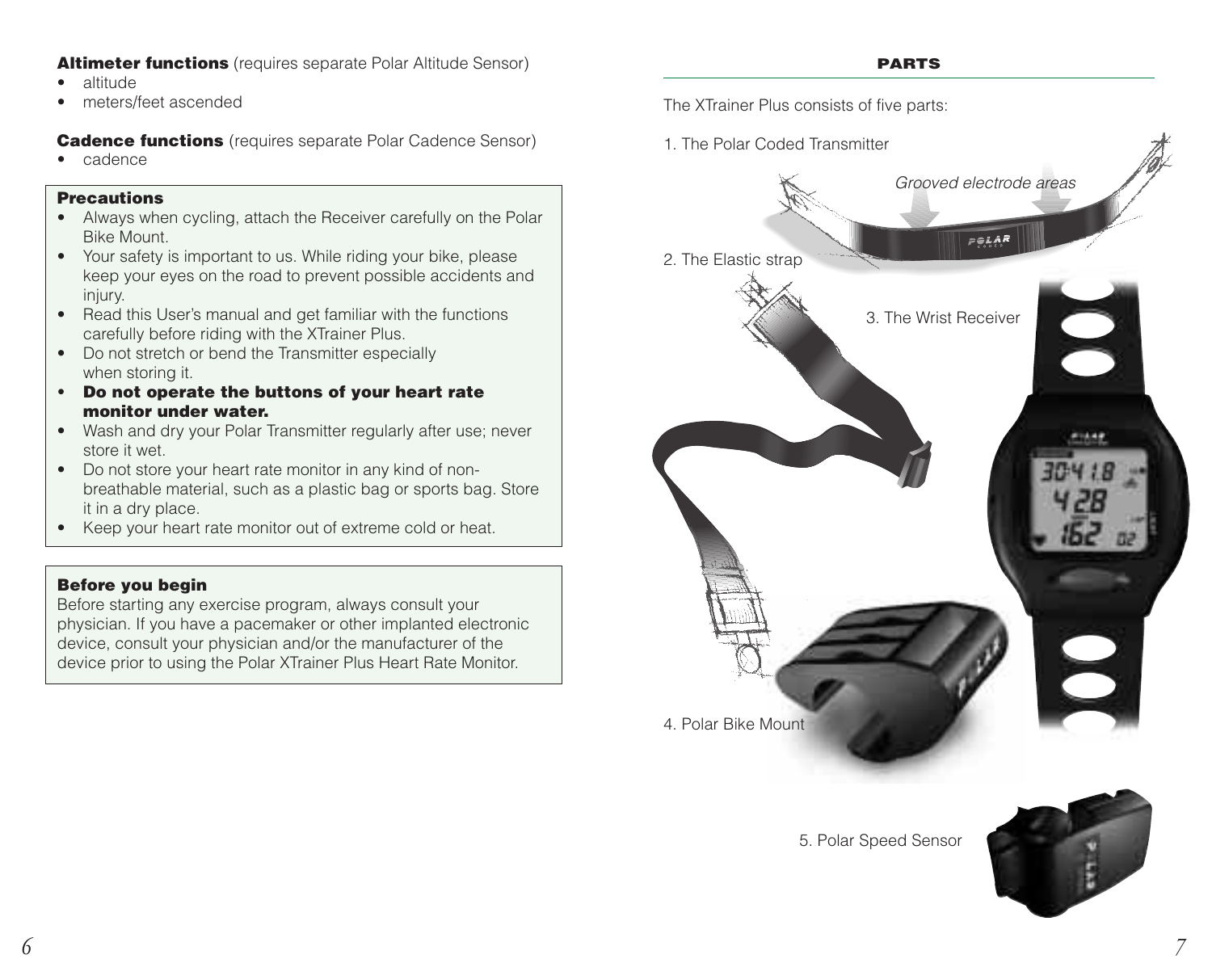#### **INSTALLING THE POLAR BIKE MOUNT**

#### **GETTING GOING**







**3**

**6 7**



1. Attach the Polar Coded Transmitter to the elastic strap. Lock the buckle firmly until you feel the "snap".

2. Wet the grooved electrode areas on the backside of the Polar Coded Transmitter. The key to flawless operation is to wet the grooved electrode areas carefully.

#### **INSTALLING THE POLAR SPEED SENSOR**

**1.** Check **the front side of the right front fork** to find a suitable place for the speed sensor. The sensor should be attached 40-50 cm / /1'4"-1'8" from the bike mounted XTrainer Plus receiver. Note also that both the XTrainer Plus receiver and the Speed Sensor should be mounted on the same side of the bike.

 $\bullet$  **1 2.** Remove the cover paper from the rubber pad and attach the pad to the fork blade in a suitable place. **3.** Position the bracket of the

sensor on the rubber pad as shown.

Pass the cable ties through the mounting bracket and loosely adjust the ties. Do not fully tighten yet.

**4.** Attach the magnet to one spoke. For details in installing correctly, see page 49.



**5.** Fine tune the positioning of both the magnet and the sensor so that the magnet passes the sensor closely but doesn't touch it.  $\bullet$  The maximum distance between the speed sensor and the spoke magnet should be 5 mm / 0.2". Test the sensor by checking that the sensor gives out **a red flash** every time the magnet of the spinning wheel passes the sensor. Note that to save battery **4**

life this checking procedure does not continue whilst riding. **6.** Once positioned correctly, tighten the cable ties securely and cut off excess tie ends.

**7.** Secure the tightening screw with a coin.



*8 9 9 9 9 9 9 9 9 9 9 9 9 9 9 9 9 9 9 9 9 9 9 9 9 9 9 9 9 9 9 9* **<b>***9 9 9 9 9* **<b>** If you are leaving your bike and concerned about security, you may remove the sensor from the bracket and take it with you. Simply loosen the tightening screw with a coin.



3. Secure the strap around your chest. Lock the other buckle.

4. Adjust the strap length to fit snugly and comfortably.



5. Set the Polar Coded Transmitter below the breasts. Check that the grooved electrode areas are wet and against your skin. Check also that the Polar logo is in a central upright position. Wear the Receiver as you would wear an ordinary watch.

6. **When cycling, attach the Receiver carefully on the Polar Bike Mount as previously instructed**. (See **Installing the Polar Bike Mount**.)

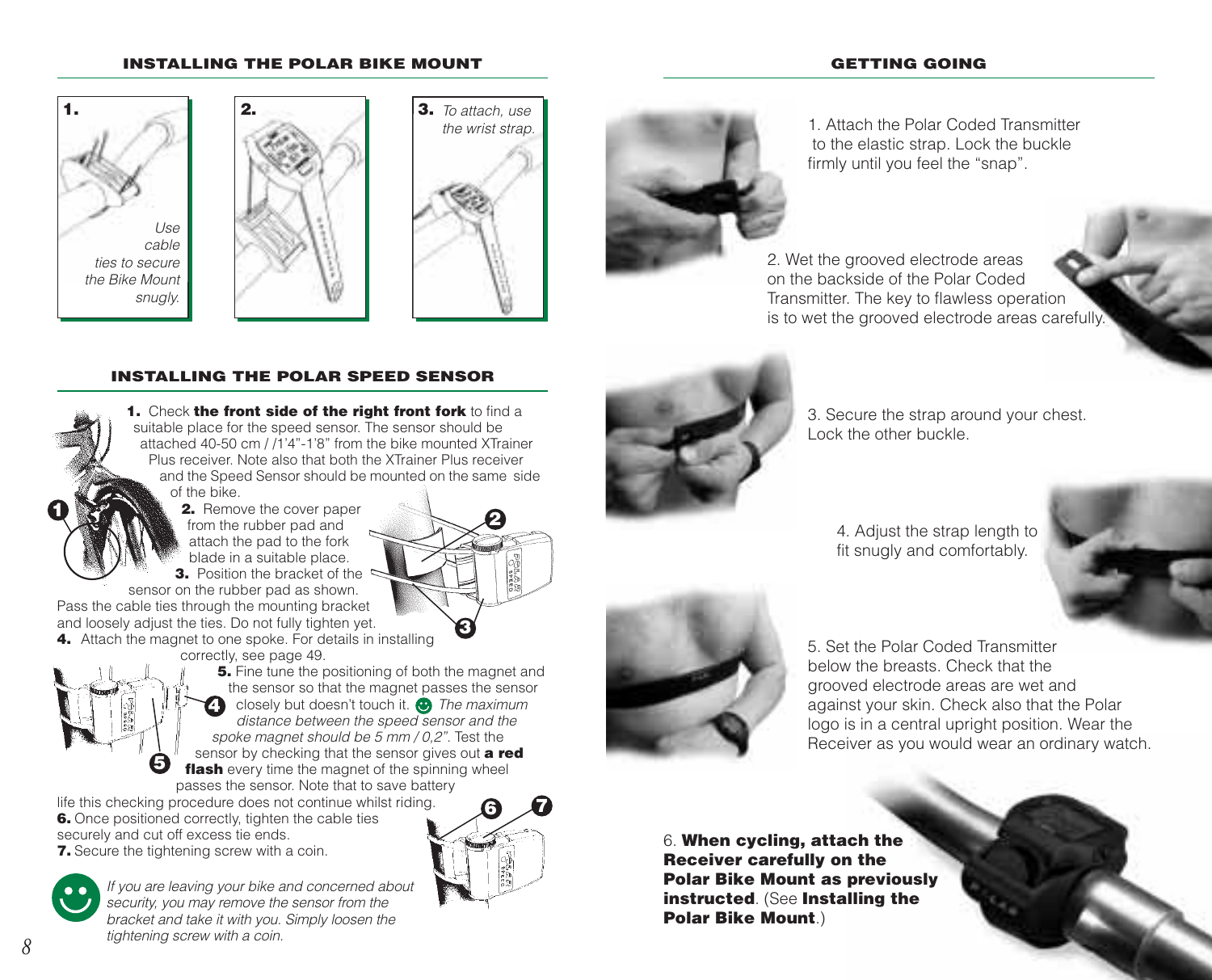

It is recommended that you wear the Transmitter against your<br>bare skin to ensure flawless operation. However, if you wish to wear the shirt well to wear the Transmitter over a shirt, moisten the shirt well under the electrodes.

It is important that the electrodes are wet during the exercise. However, after exercising, take good care of the Transmitter to save the electrodes and battery life:

- 1. Wash the Transmitter carefully with mild soap water solution.
- 2. Rinse it with pure water.
- 3. Dry the Transmitter carefully.

To start the measurement both in the heart rate and in the cycling mode right away with default settings\*

Continue from **Starting the measurement.**

\* for default settings see **Technical Specifications.**

Start here to set:

- Alarm
- Time
- Date

In the display each function is represented by a block in the graphic bar in the above order. A flashing block means that you are setting the corresponding function.

### **Set the 12/24 h display**

- 1. In the Time mode, press and hold SET/START/STOP. Release. 12 h mode with AM/PM indicator is activated.
- 2. Press and hold again. Release. 24 h mode is activated.
- 3. The chosen Time mode is now used in all watch and alarm functions.

## **Starting the settings**

- 1. In the Time mode press SET/START/STOP.
	- SET starts to flash in the upper right corner of the display.
	- ALM appears on the display.
	- Alarm symbol  $\bullet \emptyset$  starts to flash.
	- The uppermost block of the graphic bar on the right, representing the setting of Alarm, starts to flash.
- 2. Go through setting of alarm, time and/or day step by step by following the instructions. If you chose the 24 h mode you can skip those parts in the following instructions, which advise you to set AM or PM. Note also that changing the Time mode effects several other units as well. For details, see **Polar Glossary, Units of measure.**



You can also go directly to set just one particular function by pressing SET/START/STOP shortly as many times as needed until you see the corresponding text symbol in the display. Then follow the instructions for setting that particular function.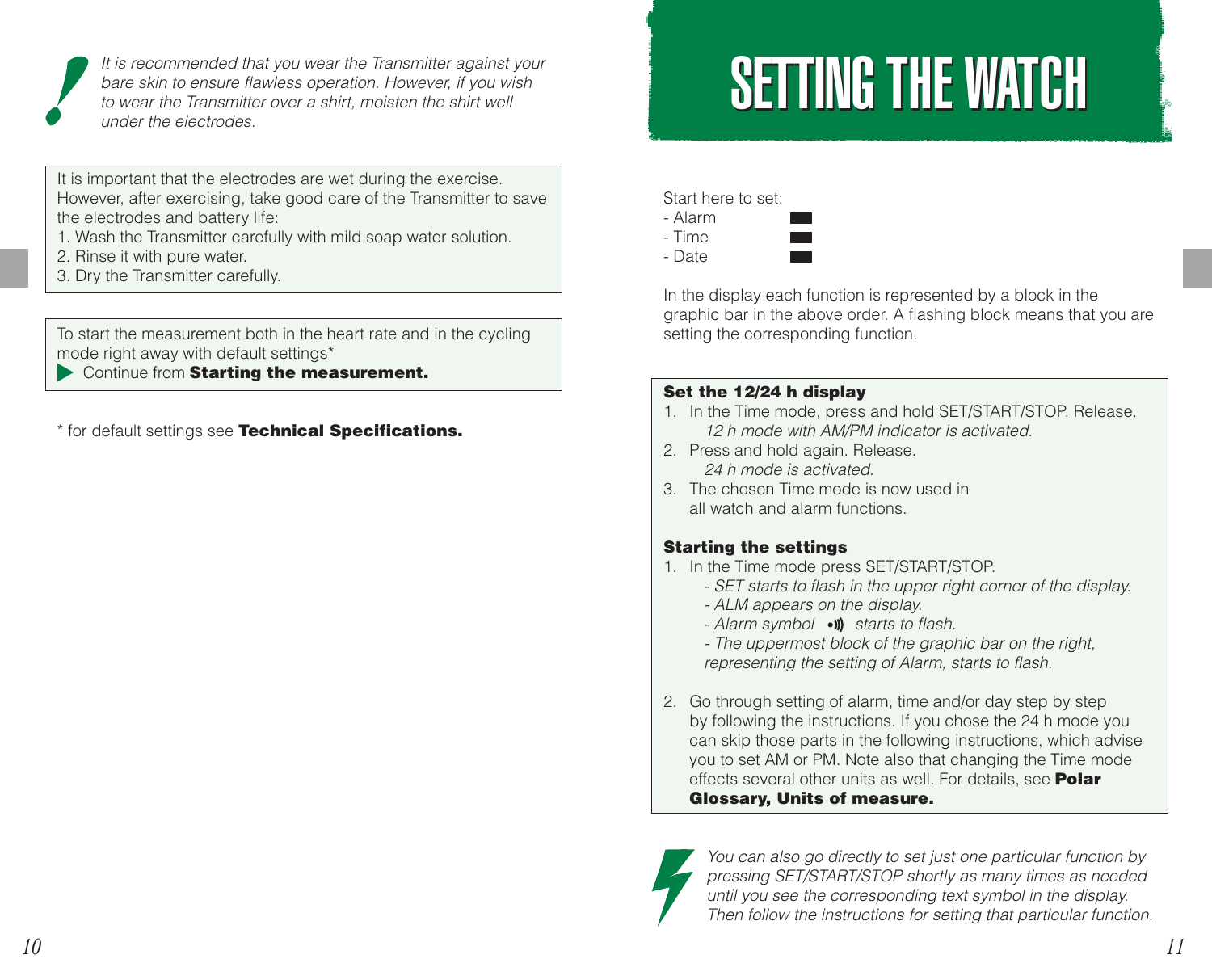#### **SETTING THE ALARM**

#### **SETTING THE TIME**

Alarm symbol  $\bullet \mathbf{M}$  is flashing.

- 1. Press SIGNAL /LIGHT to set the alarm on or off.
	- $\bullet$  ) = alarm is on
	- $=$  alarm is off
- 2. Press STORE/LAP/RECOVERY to lock your selection. AM/PM starts to flash.



- 3. Press SIGNAL/LIGHT to select AM or PM.
- 4. Press STORE/LAP/RECOVERY to lock your selection. The hours start flashing.
- 5. Press SIGNAL /LIGHT to select the desired hour.



The digits run faster if you press and hold SIGNAL/ LIGHT. Release the button when the desired value is approaching.

- 6. Press STORE/LAP/RECOVERY to lock your selection. The minutes start flashing.
- 7. Press SIGNAL/LIGHT to select the desired minutes.
- 8. Press STORE/LAP/RECOVERY to lock your selection. SET starts to flash. Alarm symbol starts to flash.

#### **You have the following two alternatives to continue:**

- 1. To enter the time setting mode, press SET/START/STOP. TIME appears in the display. AM (alternatively the hour) starts to flash.
- Continue from **Setting the time**.
- 2. To return to Time mode, press SELECT.



When the alarm comes on it will sound for one minute or you can turn it off by pressing STORE/LAP/RECOVERY.

AM/PM (alternatively the hours) is/are flashing.

- 1. Press SIGNAL/LIGHT to select AM or PM.
- 2 Press STORE/LAP/RECOVERY to lock your selection. The hours start flashing.
- 3. Press SIGNAL/LIGHT to select the desired hour.



- 5. Press SIGNAL/LIGHT to select the desired minutes.
- 6. Press STORE/LAP/RECOVERY to lock your selection. The seconds start running. AM/PM or the hours start flashing.

### **You have the following two alternatives to continue:**

- 1. To enter the date setting mode, press SET/START/STOP. DATE appears in the display. The day start to flash.
- Continue from **Setting the date**.
- 2. To return to Time mode, press SELECT twice.

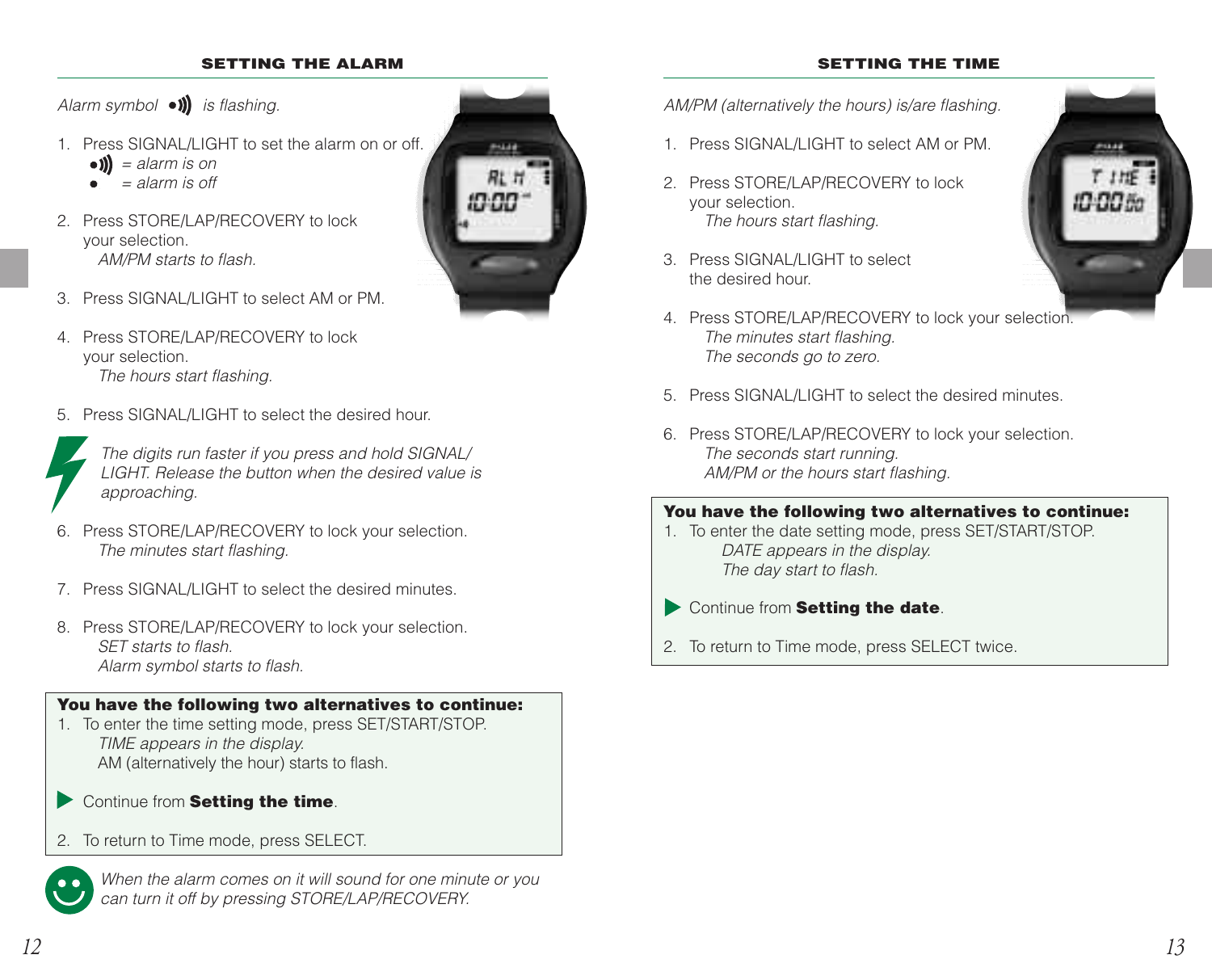#### **SETTING THE DATE**

The day is flashing.

- 1. Press SIGNAL/ LIGHT to select the day.
- 2. Press STORE/ LAP/ RECOVERY to lock your selection. The month starts flashing.



- 3. Press SIGNAL/LIGHT to select the month.
- 4. Press STORE/LAP/RECOVERY to lock your selection. The year starts flashing.
- 5. Press SIGNAL/LIGHT to select the desired year.
- 6. Press STORE/LAP/RECOVERY to lock your selection.

## **You have the following two alternatives to continue:**

- 1. To enter the alarm setting mode, press SET/START/STOP. ALM appears in the display. The alarm symbol starts to flash.
- Continue from **Setting the alarm**.
- 2. To return to Time mode, press SELECT twice.



## SETTING THE HEART RATE SETTING THE HEART RATE AND CYCLING FEATURES AND CYCLING FEATURES

Start here to set:

Heart rate features

- Timers 1, 2 & 3
- Heart Rate Limits 1, 2 & 3
- Recovery function
- Primary / Secondary Time Display

#### Cycling mode features

- Cadence / Altitude Display
- Altitude
- Wheelsize
- Odometer

In the display each function is represented by a block in the graphic bar in the above order. A flashing block means that you are setting the corresponding function.

## **Starting the Heart rate and Cycling feature settings**

- 1. In the Time mode press SELECT three times.
	- SET starts to flash in the upper right corner of the display. - TIM appears in the display.
	- The uppermost block of the graphic bar representing the setting of Timers 1, 2 & 3 starts to flash.
- 2. Go through the Heart rate feature settings (Timers, Heart Rate Limits, Recovery function and Primary/Secondary Time Display) by following the instructions.
- 3. To swap to Cycling feature settings, press simultaneously SET/ START/STOP and SIGNAL /LIGHT
	- Bike symbol appears in the display.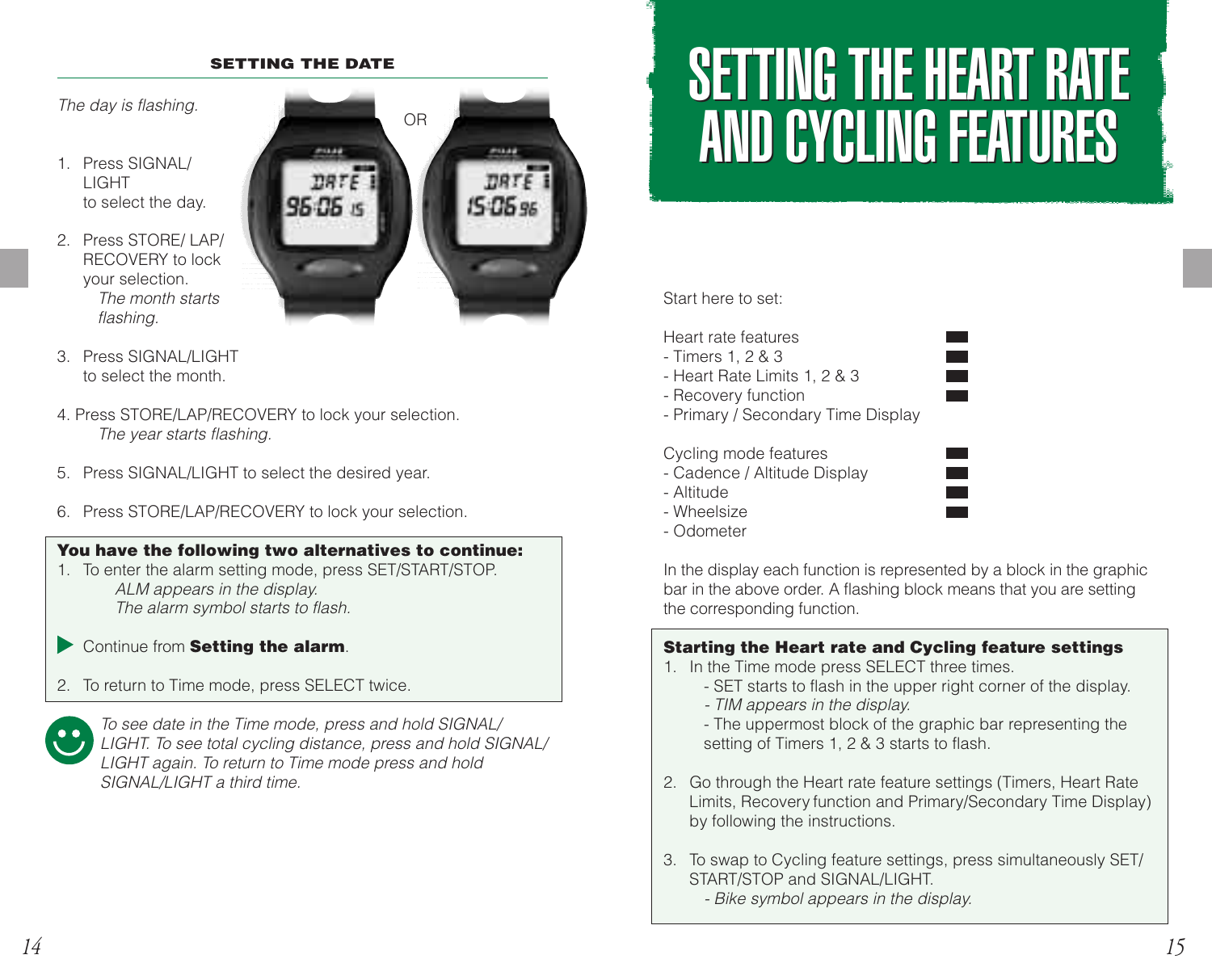- The uppermost block of the graphic bar representing the setting of the Cadence/Altitude Display starts to flash. - 0 DISP appears in the display.
- 4. Go through the Cycling feature settings (Cadence/Altitude Display, Altitude, Wheelsize and Odometer) by following the instructions.

You can also go directly to set just one particular function by pressing SET/START/STOP shortly as many times as needed until you see the corresponding text symbol in the display. Then follow the instructions for setting that particular function.

#### **SETTING THE TIMERS 1, 2 & 3**

The hours of Timer 1 are flashing.



If you don't want to use the timers, set the values for Timer 1 to zero. If you want to use only the Timer 1, set the value for Timer 2 to zero.

1. Press SIGNAL/LIGHT to select the desired hours.



The digits run faster if you press and hold SIGNAL/LIGHT. Release the button when the desired value is approaching. However, if you by accident pass too quickly the digit you wanted to set, press and hold SET/START/STOP to restart from default settings.

- 2. Press STORE/LAP/RECOVERY to lock your selection. The minutes of the Timer 1, start to flash.
- 3. Press SIGNAL/LIGHT to select the desired minutes.
- 4. Press STORE/LAP/RECOVERY to lock your selection. The seconds of the Timer 1 start to flash.
- 5. Press SIGNAL/LIGHT to select the desired seconds.
- 6. Press STORE/LAP/RECOVERY to lock your selection.
- 7. Press SET/START/STOP to start setting of Timer 2. The hours of Timer 2 start to flash.
- 8. Repeat the steps from 1 to 6 to set the Timer 2.



Timer 1 starts running when you start the stopwatch. Timer 2 will follow Timer 1 and Timer 3 will follow Timer 2. If you set only Timer 1, it will not repeat itself after it's time is up.

9. Press SET/START/STOP to start setting of Timer 3. The hours of Timer 3 start to flash.

10. Repeat the steps from 1 to 6 to set the Timer 3.

## **You have the following two alternatives to continue:**

- 1. To start setting the Heart Rate Limits 1, 2 & 3, press SET/START/STOP. The second block of the graphic bar representing the setting of the Heart Rate Limits starts to flash. LIM1 appears in the display. The reading representing the Upper Limit 1 starts to flash.
- Continue from **Setting the Heart Rate Limits 1, 2 & 3**.
- 2. To return to Time mode press SELECT twice.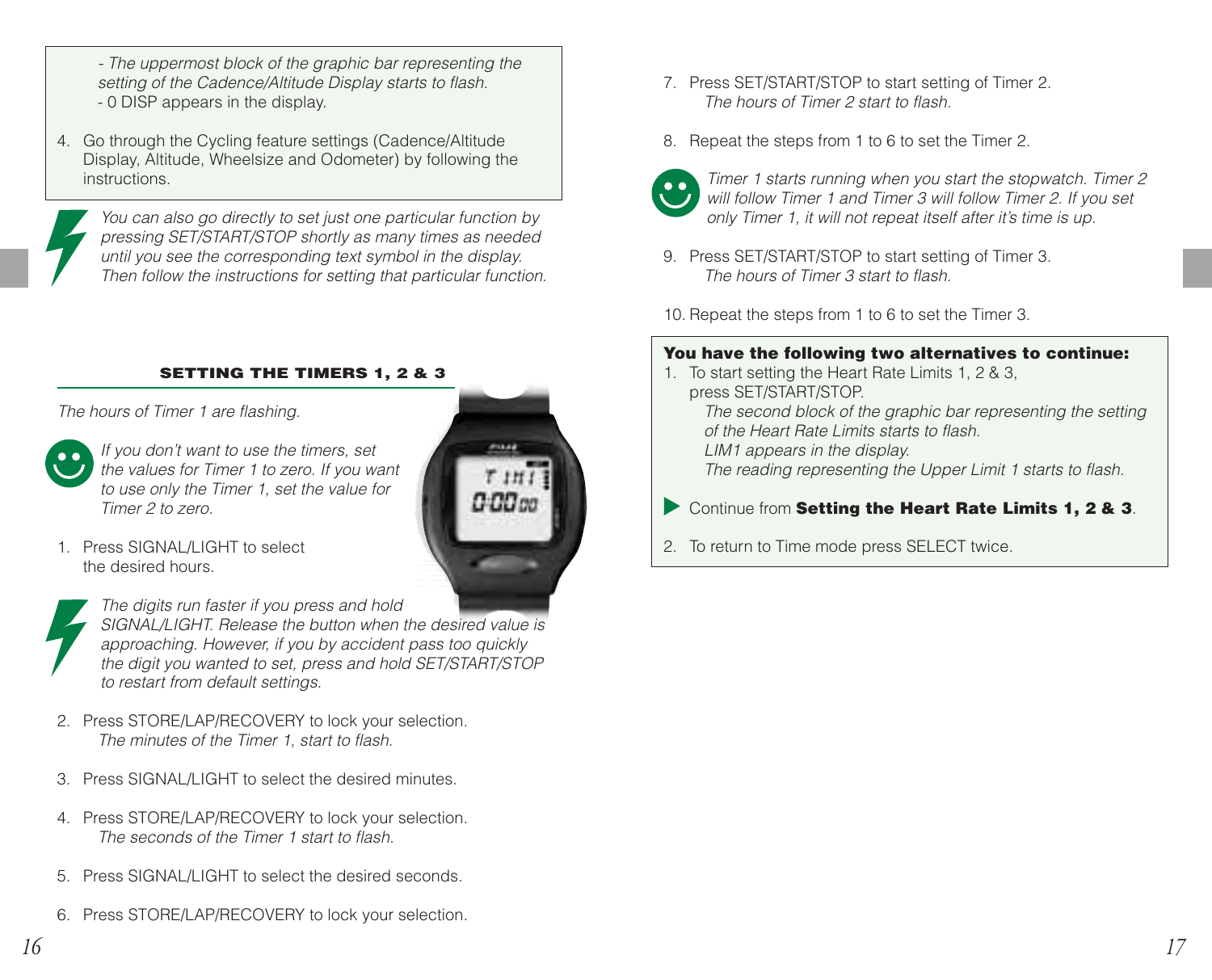#### **SETTING THE HEART RATE LIMITS 1, 2 & 3**

160 **BO** 

The upper reading representing the Upper Limit 1 is flashing.

1. Press SIGNAL/LIGHT to select the desired value for the Upper Limit 1.



The digits run faster if you press and hold SIGNAL/LIGHT. Release the button when the desired value is approaching. However, if you by accident pass too quickly the digit you wanted to set, press and hold SET/ START/STOP to restart from default settings.

You can not set the upper limit lower than the lower limit. The range for the target heart rate zone is 10 - 240.

- 2. Press STORE/LAP/RECOVERY to lock your selection. The lower reading, representing the Lower Limit 1, starts to flash.
- 3. Press SIGNAL/LIGHT to select the desired Lower Limit 1.
- 4. Press STORE/LAP/RECOVERY to lock your selection. The upper reading representing the Upper Limit 1 starts to flash.
- 5. Press SET/START/STOP to start setting the Heart Rate Limits 2. The upper reading representing the Upper Limit 2 starts to flash.
- 6. Repeat the steps 1 to 4 to set the Heart Rate Limits 2.
- 7. Press SET/START/STOP to start setting the Heart Rate Limits 3 The upper reading representing the Upper Limit 3 starts to flash.
- 8. Repeat the steps 1 to 4 to set the Heart Rate Limits 3.

## **You have the following two alternatives to continue:**

- 1. To start setting Recovery function press SET/START/STOP. The third block of the graphic bar representing the setting of the **Recovery function** starts to flash. RECO appears in the display. HR (alternatively TI) starts to flash.
- Continue from **Setting the Recovery function**.
- 2. To return to Time mode press SELECT twice.

## **SETTING THE RECOVERY FUNCTION**

### HR / TI is flashing.

1. Press SIGNAL /LIGHT to choose RECO HR or RECO TI.

## **Recovery Heart Rate (RECO HR)**

Measures how much the heart rate decreases during the pre-set period of time. You define the period of time in minutes and seconds.

## **Recovery Time (RECO TI)**

Measures the time until a certain heart rate reading is reached. You define the heart rate reading you want to reach.

2. Press STORE/LAP/RECOVERY to lock your selection.

If you selected RECO HR, 00:00 appears on the display and first digits start to flash. If you selected RECO TI, with 00 appears on the display and the digits start to flash.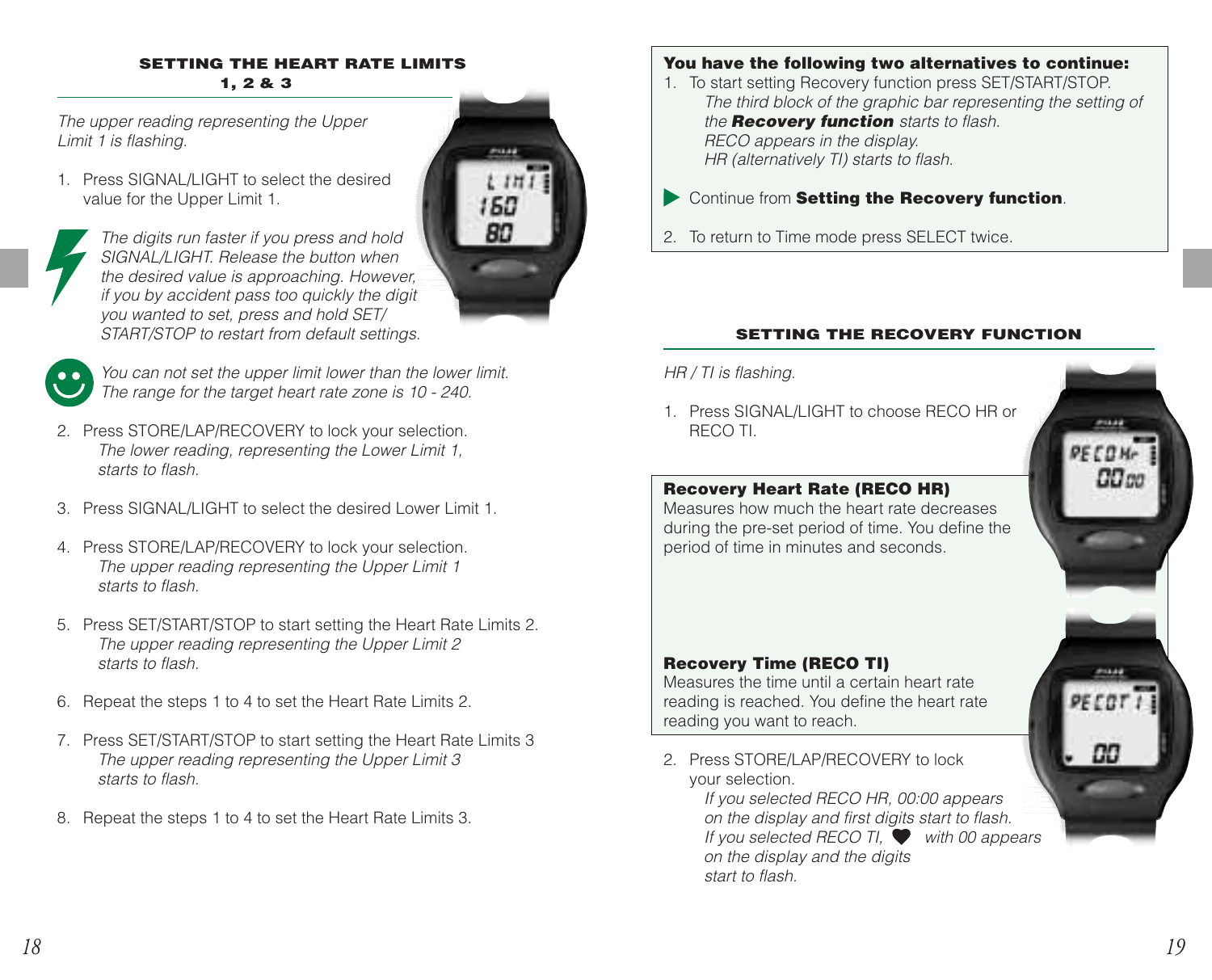3. Press SIGNAL/LIGHT to select the desired value.

**In case of RECO HR:** Select the desired value for the minutes and press STORF/LAP/RFCOVERY to lock your selection. Then press SIGNAL/LIGHT to select the desired value for the seconds.

**In case of RECO TI:** Select the heart rate value you want to reach.



4. Press STORE/LAP/RECOVERY to lock your selection.

### **You have the following two alternatives to continue:**

1. To start setting the Primary and Secondary Time Display press SET/START/STOP.

The fourth block of the graphic bar representing the setting of the **Primary and Secondary Time Display** starts to flash.

CHRONO (alternatively TIME or TIM1) appears in the display. Number 1, as a sign of the Primary Time Display, starts to flash.

- Continue from **Setting the Primary and Secondary Time Display**.
- 2. To return to Time mode press SELECT twice.

#### **SETTING THE PRIMARY AND SECONDARY TIME DISPLAY**

timer) is flashing.

**CHRONO** 00:00 0

earlier set at least Timer 1.

Secondary Time Display.

exercising time.

during the Heart rate mode.



3. Press SIGNAL/LIGHT to select the desired Secondary Time Display. The alternative you choose can be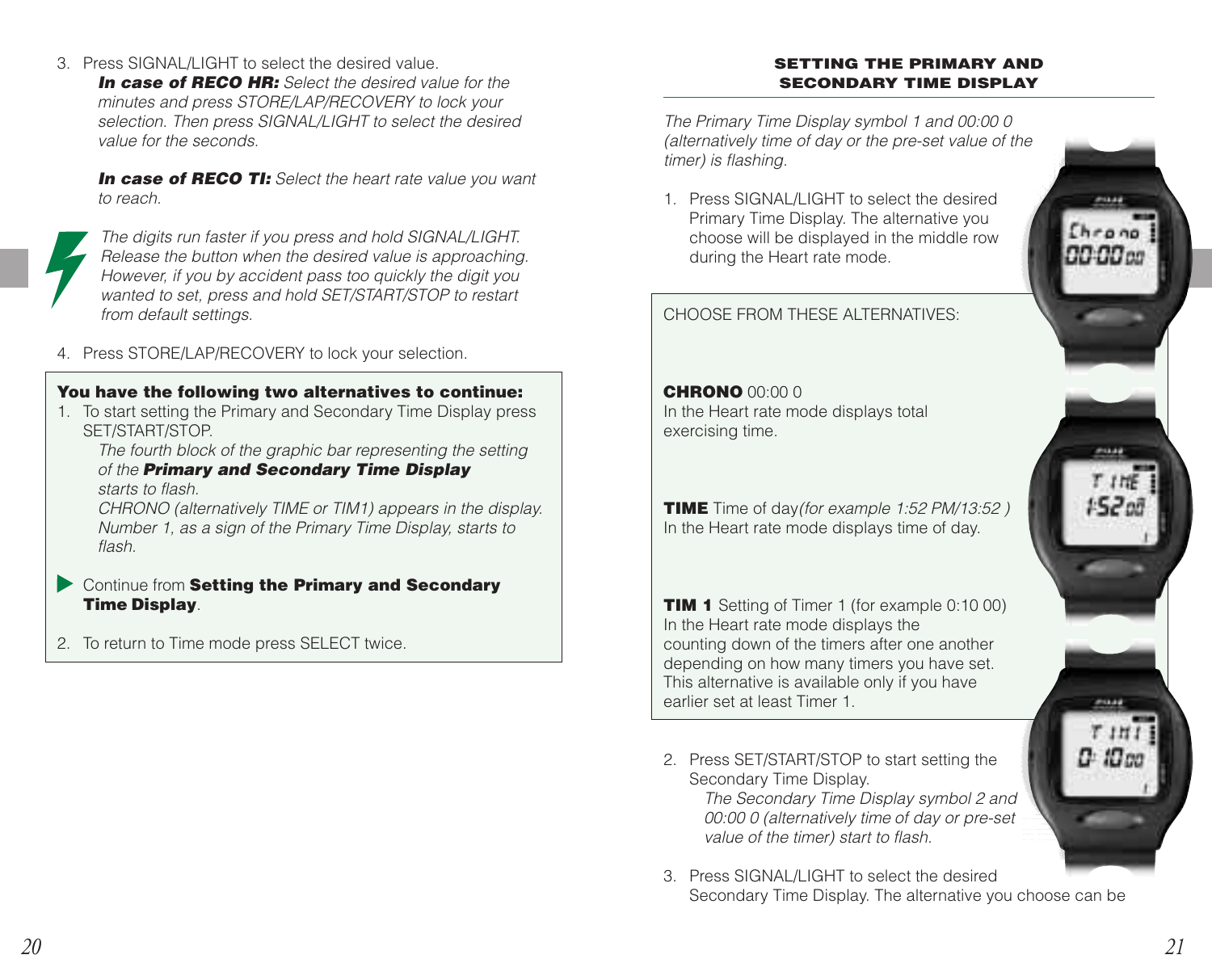activated in the middle row of the display during the heart rate measurement in the Heart rate mode by bringing the face of the Wrist receiver next to the Polar logo of the Transmitter for a moment.

Choose from the same alternatives as for the Primary Time Display. However, note that the option which you chose for the Primary Time Display is not available when setting the Secondary Time Display. Note also, that if you have not set the timers, you have only one choice left for the Secondary Time Display. In this case, the only alternative is set automatically and the Receiver will be back in the beginning of the Set mode

### **You have the following three alternatives to continue:**

- 1. To start setting the Timers 1, 2 & 3 press SET/START/STOP. The first block of the graphic bar representing the setting of the **Timers 1, 2 & 3** starts to flash.
- Continue from **Setting the Timers 1, 2 & 3**.
- 2. To return to Time mode, press SELECT twice.
- 3. To continue with setting the Cycling mode (Cadence/Altitude Display, Altitude, Wheelsize and Odometer), press simultaneously SET/START/STOP and SIGNAL/LIGHT.

#### **SETTING THE CADENCE / ALTITUDE DISPLAY**

0 DISP is flashing.

1. Press SIGNAL /LIGHT to select the desired Cadence/Altitude Display.



Please note that cadence and altitude cannot be displayed simultaneously.

CHOOSE FROM THESE ALTERNATIVES:

#### **0 DISP**

This is the default setting and does not display Cadence nor Altitude in Cycling mode. You should choose this alternative if you don't want to use the optional Cadence or Altitude Sensors.

#### **1 DISP** CAD

Displays cadence in Cycling mode. A separately sold Polar Cadence Sensor is required.

#### **2 DISP** ALT

Displays altitude in Cycling mode. A separately sold Polar Altitude Sensor is required.

2. Press SET/START/STOP to lock your selection.

#### **In case of 0 DISP or 1 DISP WHEEL1**

appears in the display.

- Continue directly from **Calibrating the wheelsize.**
- **In case of 2 DISP**, ALT starts to flash. Continue directly from **Calibrating the altitude.**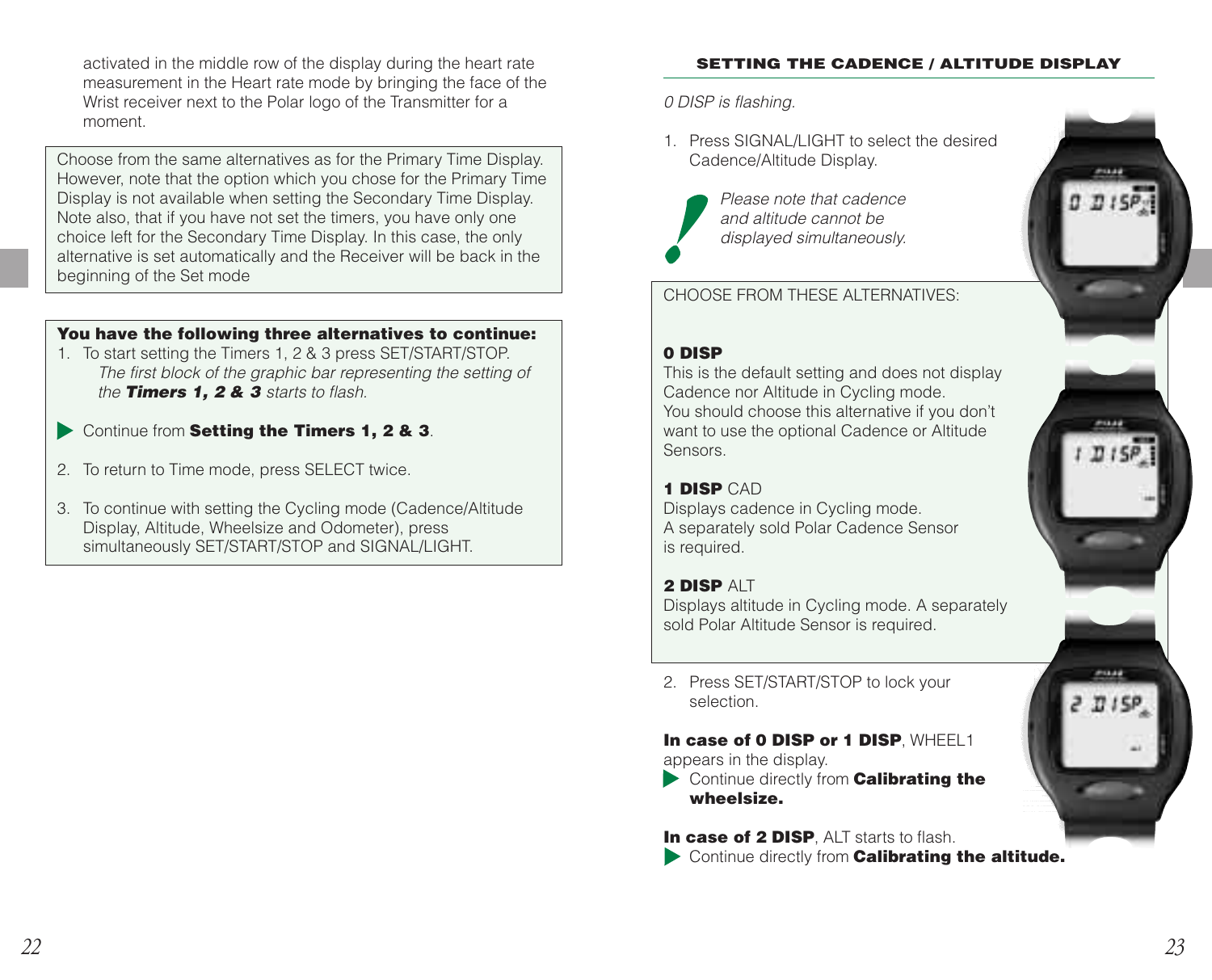#### **CALIBRATING THE ALTITUDE**

ALT is flashing.

To be able to calibrate and measure the altitude you need the Polar Altitude Sensor Kit (sold separately).

- 1. To start calibrating the altitude press STORE/LAP/RECOVERY M/FT appears in the display. The thousands of meters/feet start to flash.
- 2. Press SIGNAL/LIGHT to set the thousands of meters/feet.
- 3. Press STORE/LAP/RECOVERY to lock your selection. The hundreds of meters/feet start to flash.
- 4. Press SIGNAL/LIGHT to set the hundreds of meters/feet.
- 5. Press STORE/LAP/RECOVERY to lock your selection. The tens of meters/feet start to flash.
- 6. Press SIGNAL/LIGHT to set the tens of meters/feet.
- 7. Press STORE/LAP/RECOVERY to lock your selection. The meters/feet start to flash.
- 8. Press SIGNAL/LIGHT to set the meters/feet.

### **9. Place the Receiver on the Polar Altitude Sensor.**

10. Press SET/START/STOP to confirm the calibration of the altitude. CAL indicating the altitude calibration is displayed in the lower right corner for few seconds. Then the next topic WHEEL1 indicating the wheelsize setting appears in the display with the default value 2000.



If the calibration is not succesful, ERR indicating failed calibration appears in the lower right corner of the display right after CAL. Return to Time mode by pressing SELECT twice and restart from the beginning of **Calibrating the altitude**.

The metres ascended is measured in one exercising session only. It is not cumulative and thus there is no need to reset the value.

#### **You have the following two alternatives to continue:**

- 1. To start calibrating the wheelsize
- Continue from **Calibrating the wheelsize**.
- 2. To return to Time mode, press SELECT twice.

#### **CALIBRATING THE WHEELSIZE**

WHEEL1 2000 is displayed with the first digit flashing.

Before you can use your Polar XTrainer HRM to measure distance and speed specifically for your bike you must calibrate the wheelsize of your bike and enter that data.

YOU HAVE THE FOLLOWING ALTERNATIVES TO FIND OUT THE WHEELSIZE OF YOUR BIKE:

#### **METHOD 1. The quick way.**

Look at the wheel of your bike and find the wheel diameter in inches printed on it. On the chart below, find your wheel diameter in inches on the left and match it with the wheelsize in millimeters on the right.

| WHEEL<br><b>DIAMETER</b><br>(inches) | <b>WHEELSIZE</b><br><b>SETTING</b><br>(mm) |
|--------------------------------------|--------------------------------------------|
| 26.0                                 | 2080                                       |
| 27.0 (700*32C)                       | 2155                                       |
| 28.0 (700B)                          | 2237                                       |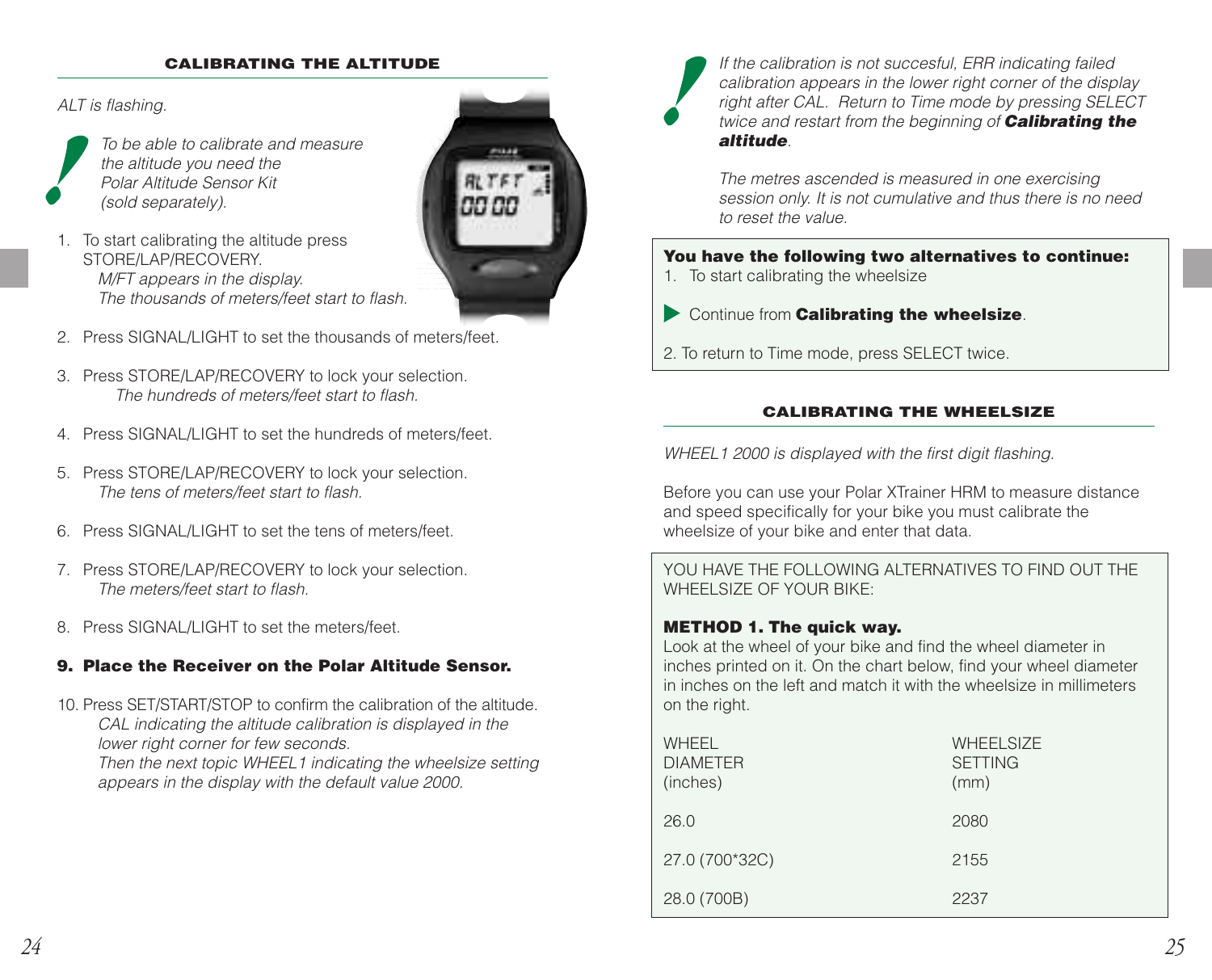| <b>METHOD 2.</b> Measure the circumference of the<br>wheel by stretching a tape measure around the<br>outside of the wheel. If you measured in inches,<br>convert to millimeters by multiplying the number |        |
|------------------------------------------------------------------------------------------------------------------------------------------------------------------------------------------------------------|--------|
| of inches by 25.4 mm.                                                                                                                                                                                      | mm     |
| Subtract 4 mm to account for your weight<br>on the bike.                                                                                                                                                   | - 4 mm |

The four digit number for the Wheelsize setting is more many setting is more than  $\mathbb{R}^n$  is more than  $\mathbb{R}^n$  in the more than  $\mathbb{R}^n$  is more than  $\mathbb{R}^n$  is the more than  $\mathbb{R}^n$  is the more than  $\mathbb{R}^n$  is the more than  $\mathbb{R}^n$  is the mo

**METHOD 3. The most accurate way.** For this method ask your friend to assist you. First, mark the tread of your front tire with a line. Match this line with a line drawn on the ground. Sit on your bike and have your friend walk you forward for one complete wheel rotation. Draw another line on the ground exactly where the mark

on the tire touches the ground. Measure the distance between the two lines on the ground to get your wheelcircumference. If you measure in inches, convert to millimetersby multiplying the number of inches by 25.4 mm. mm



The wheelsize is always indicated in millimeters due to more precise accuracy. Resetting the monitor enters the default values.

- 1. Press SIGNAL/LIGHT to set the thousands of millimeters of the wheelsize.
- 2. Press STORE/LAP/RECOVERY to lock your selection. The hundreds of millimeters start to flash.
- 3. Press SIGNAL/LIGHT to set the hundreds of millimeters.
- 4. Press STORE/LAP/RECOVERY to lock your selection. The tens of millimeters start to flash.
- 5. Press SIGNAL/LIGHT to set the tens of millimeters.
- 6. Press STORE/LAP/RECOVERY to lock your selection. The millimeters start to flash.
- 7. Press SIGNAL /LIGHT to set the millimeters.
- 8. Press SET/START/STOP to start setting the second alternative for the wheelsize. WHEEL2 with the default 2100 appears in the display with the first digit flashing.
- 9. Repeat steps from 1 to 7 to set the second alternative for the wheelsize.

## **You have the following two alternatives to continue:**

- 1. To start setting the odometer press SET/START/STOP. The lowest block of the graphic bar starts to flash. ODO appears in the display. The first digit of the odometer reading starts to flash.
- Continue from **Setting the odometer**.
- 2. To return to Time mode, press SELECT twice.

## **SETTING THE ODOMETER**

The first digit of the ODO reading is flashing.

The default setting for the odometer is 000000. You may want to reset the odometer for example if you place the XTrainer Plus on a new bike or if you are about to start a new training season and you prefer having a zero in your odometer.



1. Press SIGNAL /LIGHT to set the first digit of the odometer reading (hundreds of thousands of kilometers/miles).



To reset the odometer digit by digit, press and hold SET/ START/STOP when the digit is flashing. Release when the reading has dropped to zero.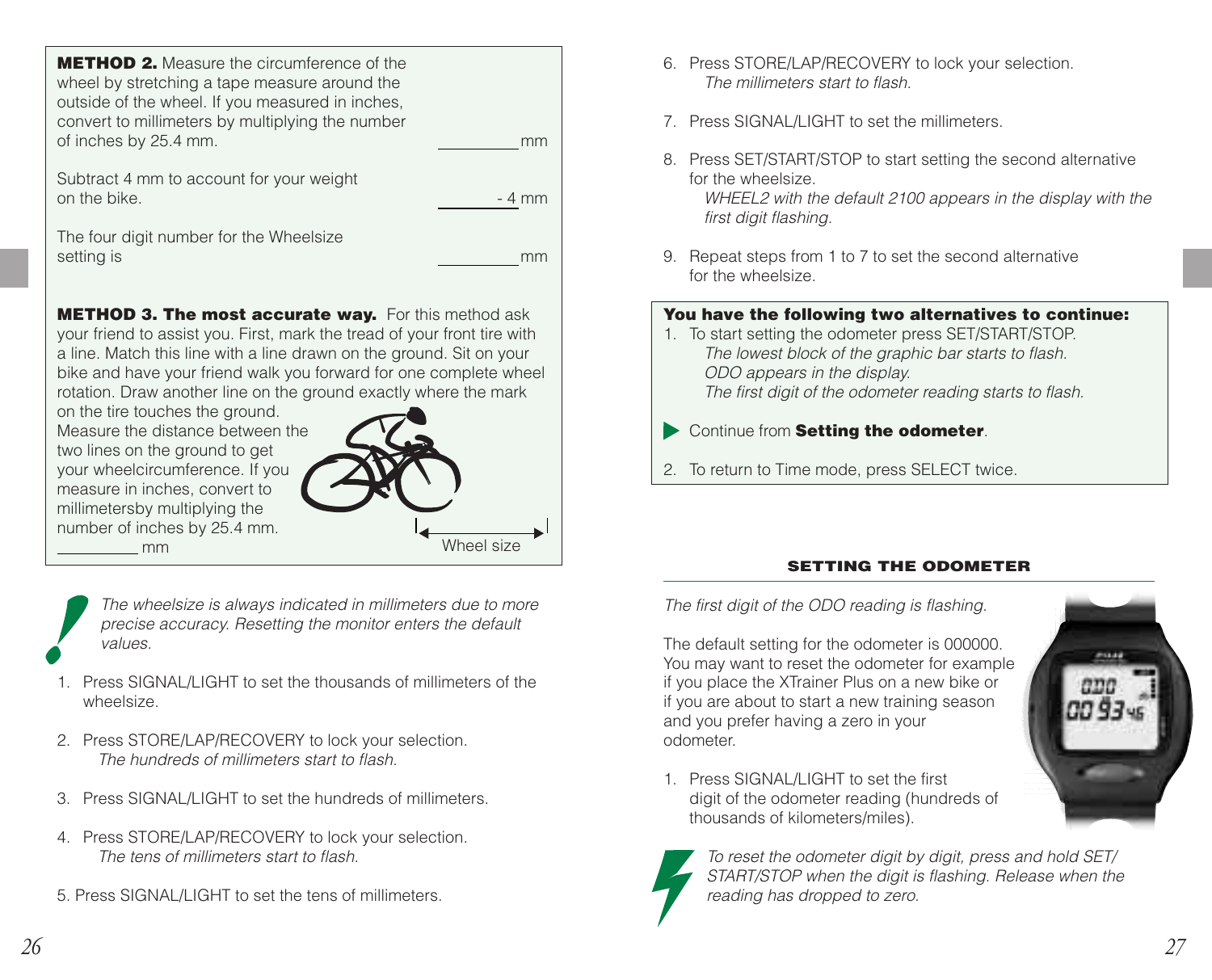- 2. Press STORE/LAP/RECOVERY to lock your selection. The second digit starts to flash.
- 3. Press SIGNAL/LIGHT to set the second digit.
- 4. Press STORE/LAP/RECOVERY to lock your selection. The third digit starts to flash.
- 5. Press SIGNAL/LIGHT to set the third digit.
- 6. Press STORE/LAP/RECOVERY to lock your selection. The fourth digit starts to flash.
- 7. Press SIGNAL/LIGHT to set the fourth digit.
- 8. Press STORE/LAP/RECOVERY to lock your selection. The fifth digit starts to flash.
- 9. Press SIGNAL/LIGHT to set the fifth digit.
- 10. Press STORE/LAP/RECOVERY to lock your selection. The last digit starts to flash.
- 11. Press SIGNAL/LIGHT to set the last digit.

### **You have the following two alternatives to continue:**

- 1. To continue with setting the Heart rate mode, press simultaneously SET/START/STOP and SIGNAL/LIGHT.
- 2. To return to Time mode, press SELECT twice.

## STARTING THE STARTING THE MEASUREMENT MEASUREMENT

Your Time mode looks like this if your most recent exercise was done in **Cycling mode**. In this case the following starting procedure starts the **Cycling mode**. The Heart rate mode is started in Time mode by pressing simultaneously SET/START/STOP and SIGNAL/ **LIGHT** 



Cycling mode indicator

Your Time mode looks like this if your most recent exercise was done in **Heart rate mode**. In this case the following starting procedure starts the **Heart rate mode**. The Cycling mode is started in Time mode by pressing simultaneously SET/START/STOP and SIGNAL/ LIGHT.

- 1. Wear the Transmitter and Receiver as described in **Getting going**.
- 2. Check that there are no disturbances near you as you are about to start the code search for coded transmission.

Make sure that the code search will be successful:

- Keep the bike still. Do not ride it yet.
- • Keep the Receiver within 1 meter from your Polar Coded Transmitter, which you are wearing.
- *28 29* • Check that you are not near to other people with heart rate monitors, high voltage power lines, televisions, cars, exercise equipment etc.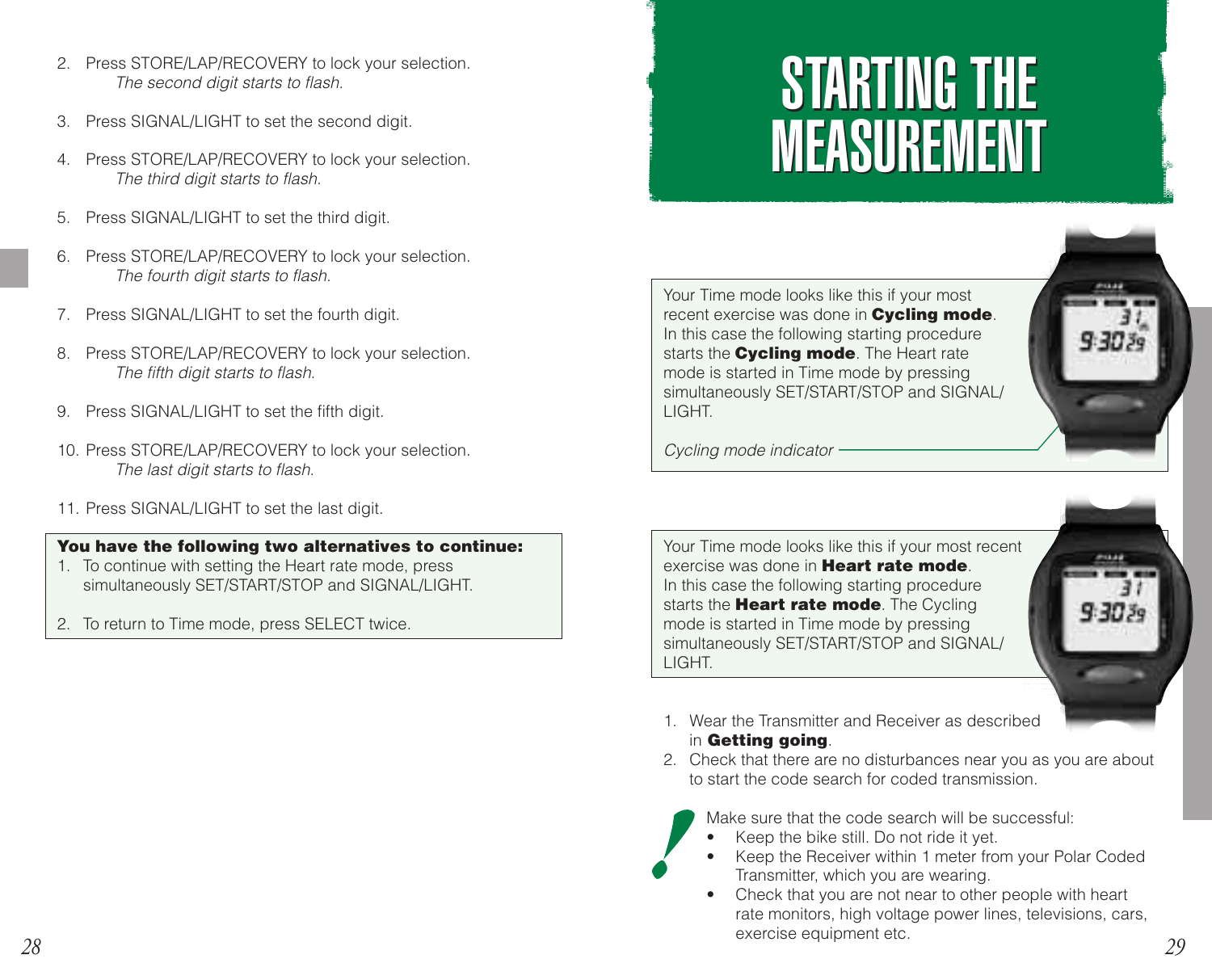3. Start the code search in Time mode by pressing SELECT. The Receiver starts searching for coded transmission for max. 30 seconds. M and INT scan on the display indicating the memory available with the chosen recording interval. The coded heart rate information appears in the bottom line of the display. Coded transmission is indicated by borders around the heart symbol.

If the code search was **not** successful, 00 appears in the display. Restart the measurement from Time mode and follow the above mentioned precautions during the code search.

4. Start the stopwatch by pressing SET/START/STOP. Stopwatch starts running and you hear a long beep. Automatic recording starts. Display is illuminated for a few seconds.

### **Display in the Heart rate mode**

- •Target Zone indication -
- •split/lap time —
- •Primary Time Display ——
- •heart rate -
- •memory left / recording interval / lap

#### **Display in the Cycling mode**

- •Target Zone indication -
- •cycling info loop\*
- •Cycling mode indication
- •speed-
- •heart rate
- • memory left / recording interval / lap / cadence\*\* / altitude\*\*\* -



- \* Cycling info loop includes Trip, Stopwatch, Time of Day, Average speed, Odometer, Total riding time, Maximum speed, meters / feet ascended (separate Polar Altitude Sensor required)
- \*\* Separately sold Polar Cadence Sensor required.
- \*\*\* Separately sold Polar Altitude Sensor required.



Always when cycling, attach the Receiver carefully on the Polar Bike Mount as instructed on page 8.

- 5. You can now start exercising with your heart rate monitor.
	- **Quick start** from the Time mode with a bike symbol starts the Cycling mode: wear the Transmitter and Receiver as described in **Getting going** and press and hold STORE/ LAP/RECOVERY. Release the button and the stopwatch starts running. **Quick start** from the Time mode without a bike symbol starts the Heart rate mode.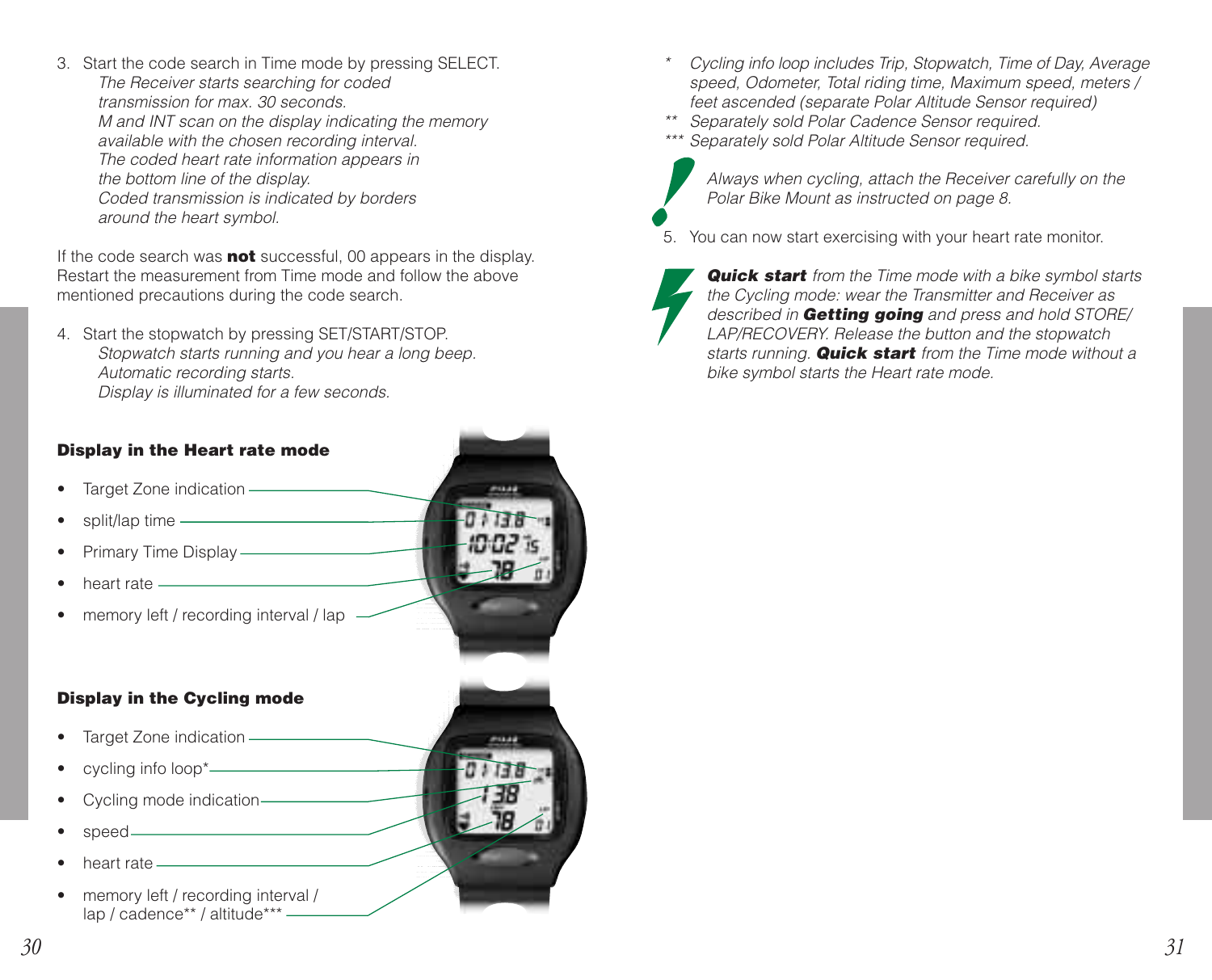## IN THE HEART IN THE HEART RATE MODE RATE MODE

#### **4. ILLUMINATE THE DISPLAY**

Press SIGNAL/LIGHT or bring the Wrist Receiver very close to the Transmitter for a moment.

### **1. SEE YOUR HEART RATE**

You can see your heart rate in the bottom line of the display. The Target Zone information is displayed as follows:

 $\tau$ z $\blacksquare$  You are exercising within the preset Target Zone.

You are exercising above the preset Target Zone.

You are exercising below the preset Target Zone.

Exercising below, within and above the Target Zone is indicated with the above symbols only when stopwatch is running.

#### **5. CHECK THE SECONDARY TIME DISPLAY WITH TRANSMISSION CODE AND HEART RATE LIMITS IN USE**



#### **6. SWAP THE HEART RATE LIMITS**

#### **2. STOP/START THE STOPWATCH**

Press SET/START/STOP to stop/start the stopwatch.

Average heart rate, maximum heart rate and time below, within and above the Target Zone are calculated only from the time the stopwatch is running.

> **3. TURN THE TARGET ZONE SOUND SIGNAL OFF/ON**

Press and hold SIGNAL/LIGHT for 1 second.

When the stopwatch is running, press SELECT to activate the alternative Heart Rate Limits. Release and you see the new limits in the display for a few seconds.

You can swap limits only if you have set them.

See Setting the Limits 1, 2 & 3.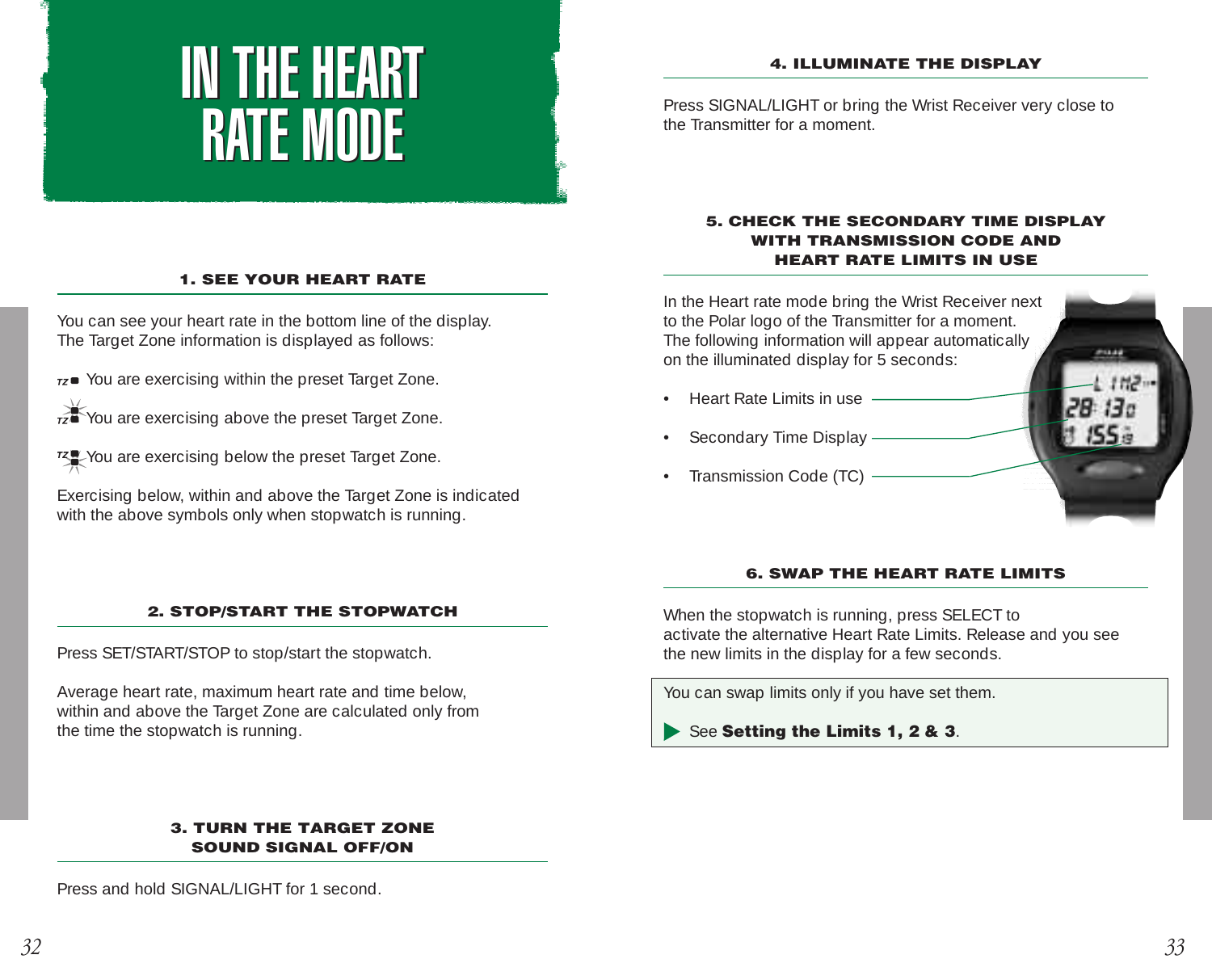#### **7. CHECK SPLIT/LAP TIME WITH AVERAGE HEART RATE**

Press STORE/LAP/RECOVERY

Split/lap time with average heart rate of the lap appears in the display for 5 seconds. The number of the next lap appears in the display.

The lap timer starts again from zero.

**In case of RECO TI:** You will hear two beeps at the same time you reach the preset heart rate reading. The Recovery Time, time it took for you to reach the preset heart rate reading, appears for few seconds in the display in minutes and seconds.



#### **8. START RECOVERY CALCULATION**

Press and hold STORE/ LAP/RECOVERY until you hear three long beeps. Release.

> Depending on your settings RECO HR or RECO TI appears in the upper row of the display.





**In case of RECO HR:** You will hear two beeps when the time for the Recovery calculation is up. The Recovery Heart Rate, drop in your heart rate during the preset time, appears in the display for a few seconds.



To be able to start the Recovery calculation you need to set it first.

See **Setting the Recovery function**.

### **9. START THE TIMERS**

Timers start running automatically once you start the stopwatch. Timers alternate in the following order: Timer 1, Timer 2, Timer 3, Timer 1, Timer 2, Timer 3, etc. Timers stop running as you stop the stopwatch.

If you have set only Timer 1, it will **not** repeat itself after it's time is up. You will hear six beeps as the time of Timer 1 has run out. This count down feature is helpful in knowing when exactly a preset exercise time has come to an end and it is time to stretch and cool down.

 $\blacktriangleright$  To set the timers see **Setting the Timers 1, 2 & 3**.

#### **10. STORE HEART RATE**

Heart rate readings are stored automatically according to the preset recording interval. The default recording interval is 5 seconds.

To set the recording interval for the automatic heart rate recording, see **Setting the recording interval**.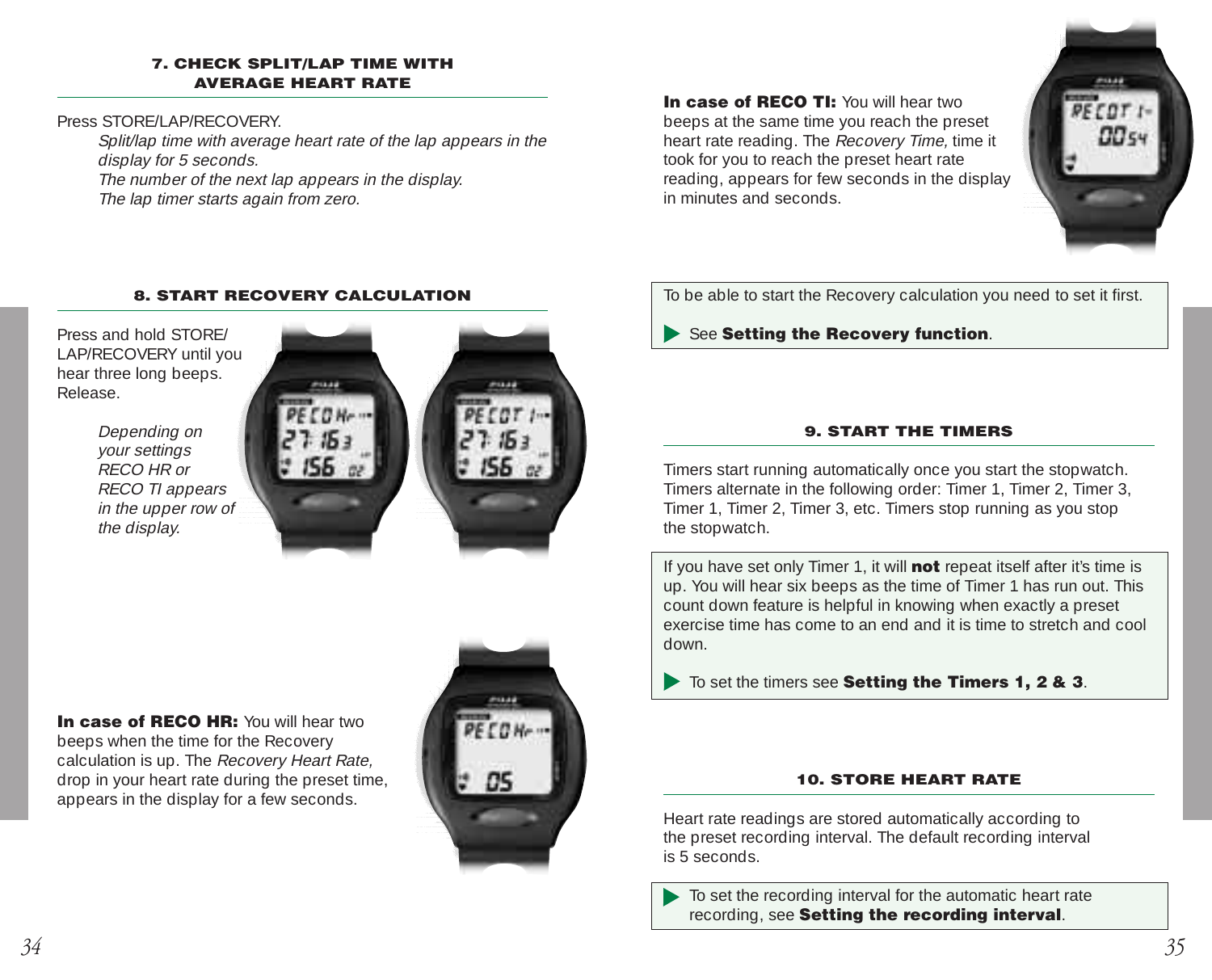#### **11. RESET THE STOPWATCH**

First press SET/START/STOP to stop the stopwatch. Then press and hold SET/START/STOP until all stopwatch digits are back to zero (alternatively the countdown timer is back in preset starting time). Release the button. The current file is deleted and you can start the stopwatch and recording again.

#### **12. SWAP BETWEEN HEART RATE MODE AND CYCLING MODE**

Press SET/START/STOP and SIGNAL/LIGHT simultaneously to enter the Cycling mode within the same file. The total exercising time continues running uninterrupted.

#### **13. STOP THE HEART RATE MEASUREMENT**

#### **You have the following two alternatives to continue:**

- 1. To stop the heart rate measurement and enter Time mode: Press SET/START/STOP to stop the stopwatch. Press SELECT 3 times. You are now in the Time mode and you can recall the recorded information later (see **Analyzing the recorded information**).
- 2. To stop the heart rate measurement and continue directly by recalling the recorded training information, see **Recalling the recorded information.**

## IN THE CYCLING MODE

Always when cycling, attach the Receiver carefully on the Polar Bike Mount to ensure successful transmission of speed and cadence.

If you are entering the cycling mode for the first time start from **Starting the measurement.**

#### **1. SWAP THE WHEELSIZE**

Press and hold SELECT for 1 second.

To be able to swap the wheel size, the stopwatch has to be in zero (00:00 0)

#### **2. SEE YOUR HEART RATE AND SPEED**

You can see your heart rate in the bottom line and the speed in the middle line of the display. The Target Zone information is displayed as follows:

 $T^z$  You are exercising within the preset Target Zone.



You are exercising above the preset Target Zone.



**XXX**You are exercising below the preset Target Zone.

Exercising below, within and above the Target Zone is indicated with the above symbols only when stopwatch is running.



Target Zone sound signal is not available in the cycling mode. Being outside of Target Zone is indicated by a flashing heart rate reading.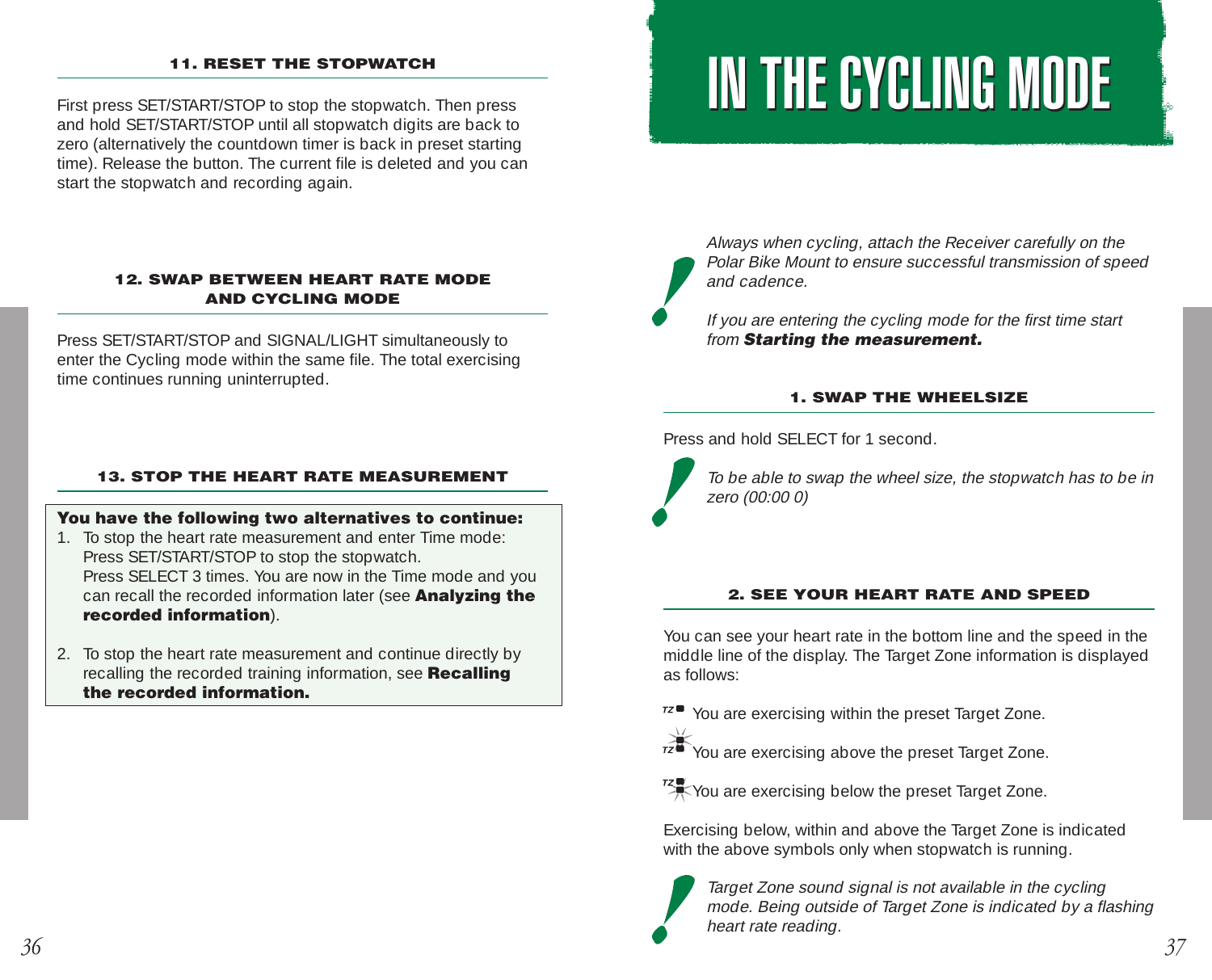#### **3. CHECK CYCLING INFORMATION**

The following information is available by pressing SIGNAL/LIGHT in the Cycling mode:



Separate Polar Altitude Sensor required.

Next time you start the Cycling mode, on the top you will see the feature you used last in your previous workout before stopping the stopwatch.



In the cycling information loop the displayed TZ symbol indicates that the stopwatch is running.

Always when starting the recording (stopwatch), regardless which out of the eight available features was used last, the stopwatch will show up for a few seconds.

#### **4. START/STOP THE STOPWATCH**

Press SET/START/STOP to stop and restart the stopwatch.

Press and hold SIGNAL/LIGHT to illuminate the display.

#### **6. SWAP HEART RATE LIMITS**

When the stopwatch is running press SELECT to activate new limits. Release. The new activated limits are displayed for 5 seconds.

#### **7. CHECK SPLIT/LAP TIME WITH AVERAGE HEART RATE**

Press STORE/LAP/RECOVERY

Split/lap time with average heart rate of the lap appears in the display for 5 seconds.

The number of the next lap appears in the display.

#### **8. START RECOVERY CALCULATION**

Press and hold STORE/LAP/RECOVERY until you hear three long beeps. Release. For details see **In the heart rate mode; Start recovery calculation**.

#### **9. START THE TIMERS**

Timers start running automatically once you start the stopwatch. Timers alternate in the following order: Timer 1, Timer 2, Timer 3, Timer 1, Timer 2, Timer 3, etc. Timers stop running as you stop the stopwatch.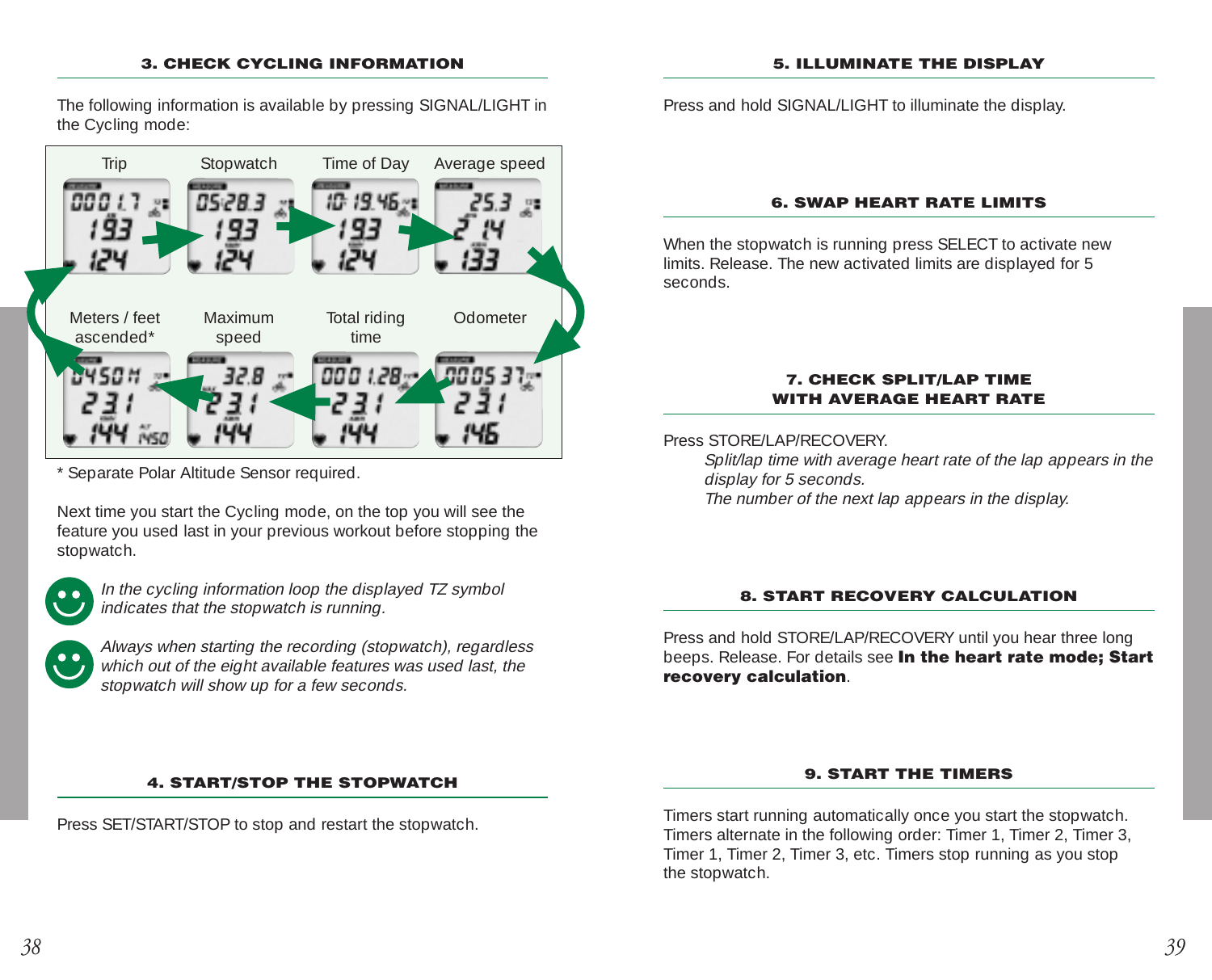#### **10. STORE HEART RATE, SPEED AND CADENCE/ALTITUDE**

Heart rate (bpm), speed (km/h or mph) and cadence\* (rpm) / altitude\*\* (m/ft) are stored automatically according to the preset recording interval.

#### To set the recording interval, see **Setting the recording interval**.

\* For cadence separately sold Polar Cadence Sensor is required

\*\* For altitude separately sold Polar Altitude Sensor is required.

### **11. RESET THE STOPWATCH**

First press SIGNAL/LIGHT several times until you see the stopwatch displayed. Press SET/START/STOP to stop the stopwatch. Then press and hold SET/START/STOP until all stopwatch digits are back to zero (alternatively the countdown timer is back in preset starting time). Release the button. The current file is deleted and you can start the stopwatch and recording again.

### **12. RESET THE CYCLING INFORMATION**

The following information in the cycling information loop is cumulative:

- trip
- total riding time
- average speed
- maximum speed.

To reset these values, the stopwatch has to read 00:00 0. By pressing SIGNAL/LIGHT select the value, which you want to reset. Then press and hold SET/START/STOP until the digits are back to zero. In case of total riding time, you should press and hold the button for 6 seconds.

#### **13. SWAP BETWEEN HEART RATE MODE AND CYCLING MODE**

Press simultaneously SET/START/STOP and SIGNAL/LIGHT.

#### **14. STOP THE CYCLING MODE**

YOU HAVE THE FOLLOWING TWO ALTERNATIVES TO STOP:

1. To stop the Cycling mode and enter Time mode: Press SET/START/STOP to stop the stopwatch. Press SFI FCT. Press SELECT twice to return to Time mode. You can recall

the recorded information later (see **Recalling the recorded information**).

2. To stop the Cycling mode and continue directly by recalling the recorded training information, see **Recalling the recorded information.**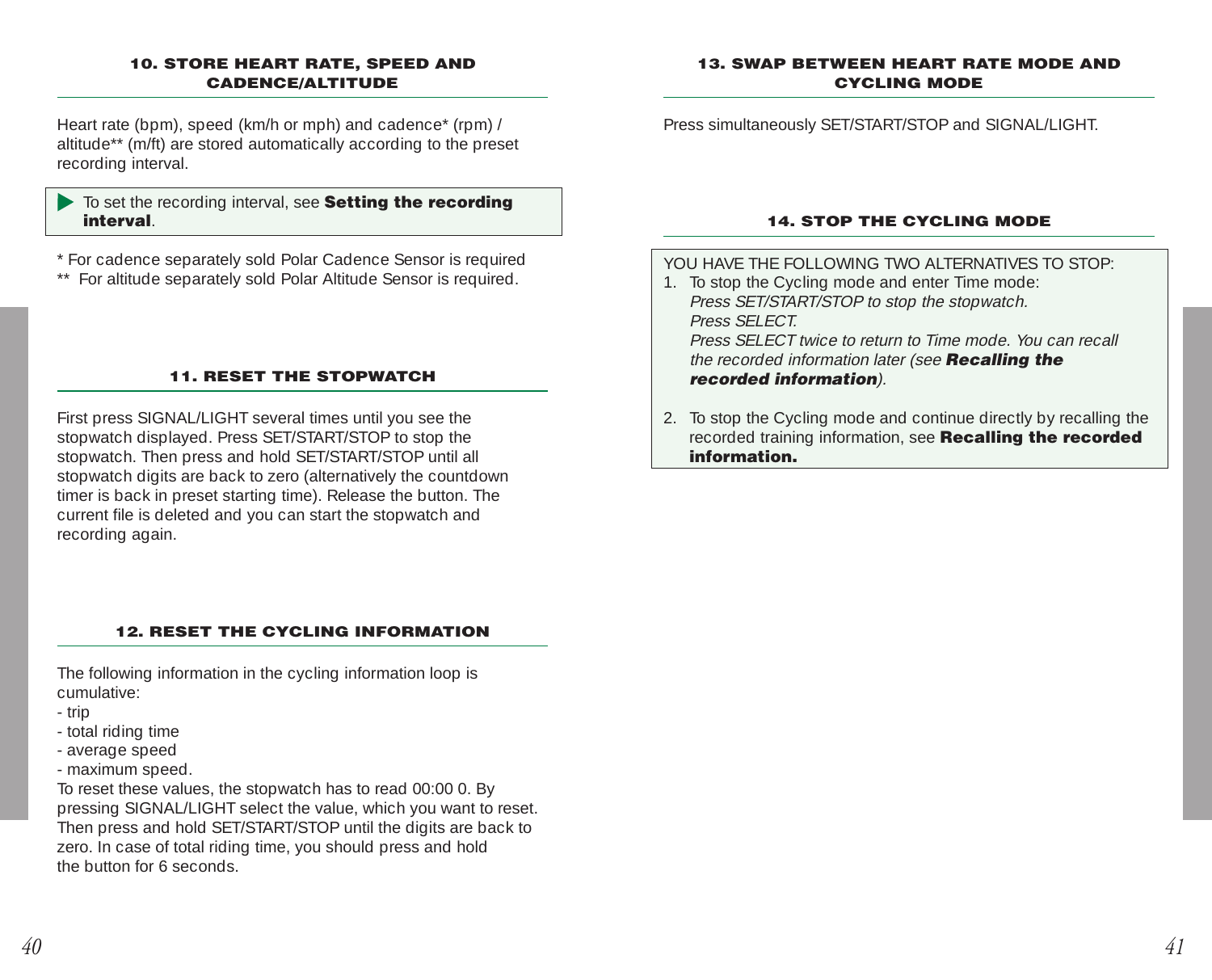## RECALLING THE RECORDED RECALLING THE RECORDED INFORMATION INFORMATION

## CHOOSE FROM THESE ALTERNATIVES TO START RECALLING:

### **From Time mode:**

1. Press SELECT twice to enter the FILE mode. LEFT and FILES scan in the display. INT flashes in the display.

### **From Heart rate mode:**

- 1. Stop the stopwatch by pressing SET/START/STOP.
- 2. Press SELECT. LEFT and FILES scan in the display. INT flashes in the display.

### **From Cycling mode:**

- 1. Press SET/START/STOP to stop the stopwatch.
- 2. Press SELECT. Release. LEFT and FILES scan in the display. INT flashes in the display.

**INT** Indicates the selected recording interval.

**LEFT** Indicates the amount of memory left with the selected recording interval.

**FILES** Indicates the amount of files in the memory. Each training

session is recorded as one file. One single file may consist of information recorded both in Heart rate mode and Cycling mode.



Start from **Recalling the recorded information**. LEFT and FILES scan in the display. INT flashes in the display.

Heart rate (bpm), speed (km/h or mph) and cadence\* (rpm) / altitude\*\* (m/ft) are stored automatically according to the preset recording interval.

1. Press SIGNAL/LIGHT to set the recording interval.

## CHOOSE FROM THESE ALTERNATIVES:

- INT 5 Heart rate and cycling information is recorded every 5 seconds. Full memory 5h 39min.
- INT 15 Heart rate and cycling information is recorded every 15 seconds. Full memory 16h 57min.
- INT 60 Heart rate and cycling information is recorded every 60 seconds. Full memory 67h 50min.
- INT - Average heart rate of the lap is recorded by pressing STORE/LAP/RECOVERY. Full memory 856 laps with average heart rate.

Besides each alternative you can see the amount of memory left when using that particular recording interval. The selected recording interval defaults for the next measurement period.



The recording interval - - is practical for example in exercising sessions where recording of heart rate and cycling information is required just occasionally or not at all. This function uses the memory economically and enables you to record more exercises.

### **You have the following four alternatives to continue:**

1. To recall the training information manually, press STORE/ LAP/RECOVERY.

The front pages of the last recorded file appear in the display.

- Continue from **Recalling the training information**.
- 2. To delete the most recent file manually...
- Continue from Deleting the most recent file.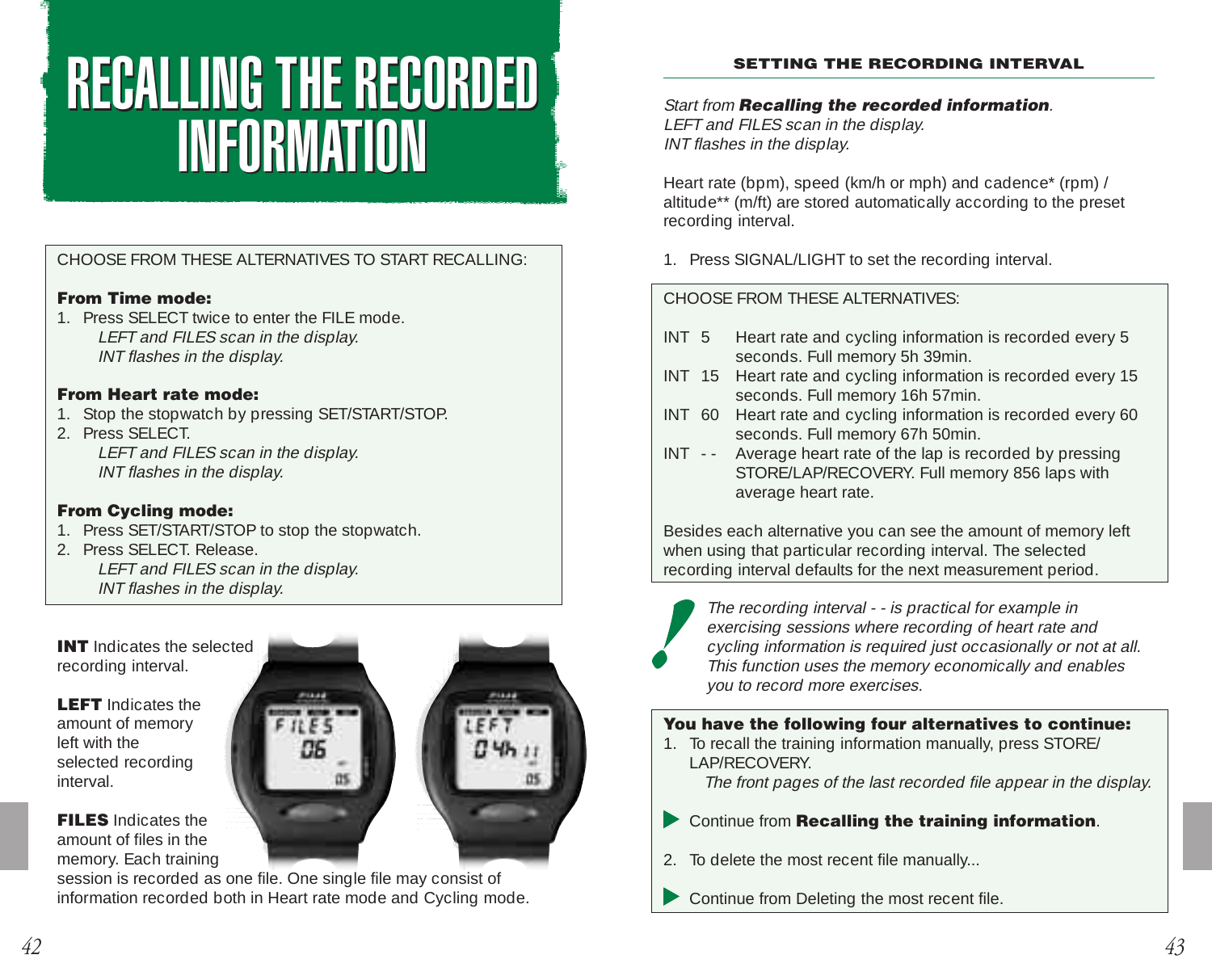- 3. To start downloading the training information to your computer, press STORE/LAP/RECOVERY. The front pages of the last recorded file appear in the display.
- Continue from **Downloading the training information in your computer**.
- 4. To return to Time mode press SELECT twice.

#### **RECALLING THE TRAINING INFORMATION**

Start from **Recalling the recorded information**.The front pages of the last recorded file scan in the display.



To start reviewing older files press SIGNAL/LIGHT several times until you see the front pages of the file you want to review.

1. Once you have the correct front pages in the display, press STORE/LAP/RECOVERY to see:

LIM 1 Settings for Target Zone 1

- 2. Press STORE/LAP/RECOVERY to see: LIM 2 Settings for Target Zone 2
- 3. Press STORE/LAP/RECOVERY to see: LIM 3 Settings for Target Zone 3
- 4. Press STORE/LAP/RECOVERY to see:
	- $LIM 1$   $\overline{z}$  Fxercising time above the Target Zone 1
	- $LIM 1$   $I = Exercisinq$  time within the Target Zone 1
	- $LIM 1$   $rz$  Exercising time below the Target Zone 1

### 5. Press STORE/LAP/RECOVERY to see:

- $LIM 2$   $\overline{z}$  Exercising time above the Target Zone 2
- $LIM 2$   $\overline{rz}$  Exercising time within the Target Zone 2
- $LIM 2$   $rz$  Exercising time below the Target Zone 2

### 6. Press STORE/LAP/RECOVERY to see:

- LIM 3  $\overline{172}$  Exercising time above the Target Zone 3
- LIM  $3 \overline{17}$  Exercising time within the Target Zone 3
- LIM  $3$   $\mathsf{rz}$  Exercising time below the Target Zone 3
- 7. Press STORE/LAP/RECOVERY and the following recorded information appear in the display one after the other after each button press:
	- Odometer reading with total trip distance\*
	- Maximum and average speed and altitude
	- Recorded heart rate, speed\*, cadence\* and altitude\* readings per interval
	- LAP/SPLIT times with average heart rates of the laps
	- LAP/SPLIT times with average heart rates of the laps scanning with Recovery Heart Rates/Recovery Times and ascended meters/feet\*
	- Swappings between Heart Rate Limits
	- Swappings between Heart Rate(Hr) and Cycling(CC) modes

\* Are displayed only if you have entered Cycling mode within the file. For altitude and meters / feet ascended separately sold Polar Altitude Sensor is required. For cadence separately sold Polar Cadence Sensor is required.

The digits run faster if you press and hold STORE/LAP/ RECOVERY. Release the button when you want to see a certain reading for a longer time. The button is released automatically in case a lap time or a change of Heart Rate Limits is showing up on the display.



To view the file step by step backwards, press SIGNAL/ LIGHT instead of STORE/LAP/RECOVERY.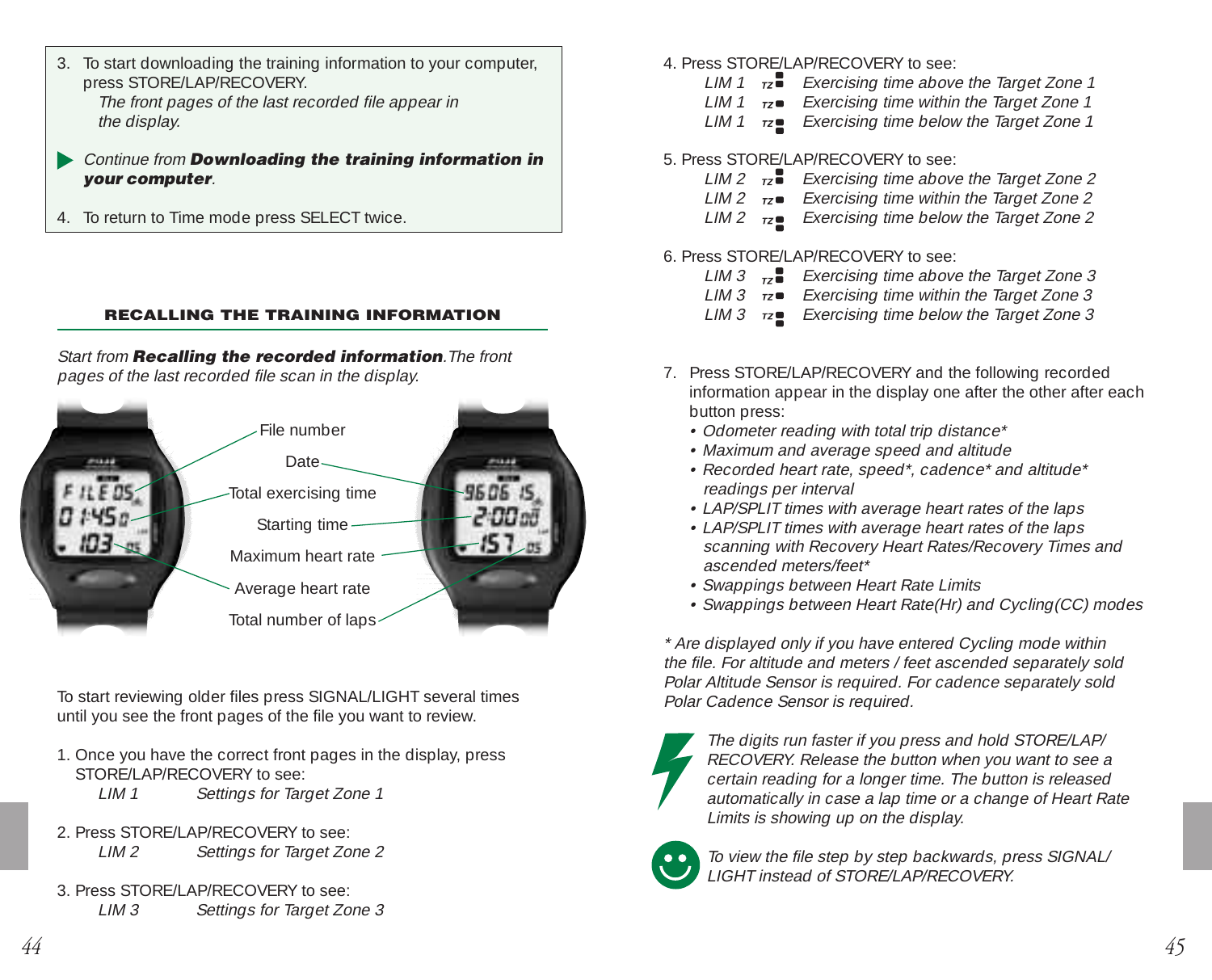8. Press again STORE/LAP/RECOVERY and you will see the end of the file:

END

Total exercising time with last lap and the average heart rate of it.

## **You have the following three alternatives to continue:**

- 1. To recall the same file again, press STORE/LAP/RECOVERY. The front page of the file appears in the display.
- Continue from **Recalling the training information**.
- 2. To delete the most recent file press SELECT. LEFT and FILES scan in the display. INT flashes in the display.

## Continue from **Deleting the most recent file**.

3. To return to Time mode, press SELECT three times.

## **DELETING THE MOST RECENT FILE**

#### Start from **Recalling the recorded information**.

LEFT and FILES scan in the display. INT flashes in the display.

1. Press SET/START/STOP to start deleting the most recent file. DEL FILE and the number of the most recently recorded file appears on the display.

## **You have the following two alternatives to continue:**

- 1. Cancel the deleting of the most recent file, press SELECT. LEFT and FILES start scanning on the display.
	- **Press SELECT twice to return to Time mode.**
- 2. Confirm the deleting of the file by pressing STORE/LAP/ **RECOVERY**

The most recent file is deleted. LEFT and FILES start scanning on the display.

**Press SELECT twice to return to Time mode.** 



#### **DOWNLOADING THE TRAINING INFORMATION IN YOUR COMPUTER\***

### Start from **Recalling the recorded information**.

The front pages of the last recorded file scan in the display.

- 1. Press SET/START/STOP. COM and the number of the file appears in the display.
- 2. See the User's guide of the Polar Interface Plus for more instructions.

\* To be able to transfer and analyze the recorded training information in your computer, you need a **Polar Interface Plus with Training Advisor Software** and a Personal Computer.

| <b>SYSTEM REQUIREMENTS FOR YOUR PC</b> |                         |                     |
|----------------------------------------|-------------------------|---------------------|
|                                        | <b>MINIMUM</b>          | <b>SUGGESTED</b>    |
| PC.                                    | 386 33 MHz              | 486                 |
| Operating system                       | Windows 3.1 or newer    |                     |
| Hard disk                              | 6 MB of free space      |                     |
| RAM                                    | 4 MB                    | 8 MB                |
| Disk drive                             | $3.5$ " (1.44 MB)       |                     |
| Serial port                            | Free RS-232 serial port |                     |
| Graphic board                          |                         | Windows accelerator |
| Other                                  | Mouse                   |                     |

Polar Interface Plus with Training Advisor Software is available through your distributor, dealer or Polar Electro Oy. See back cover for contact details.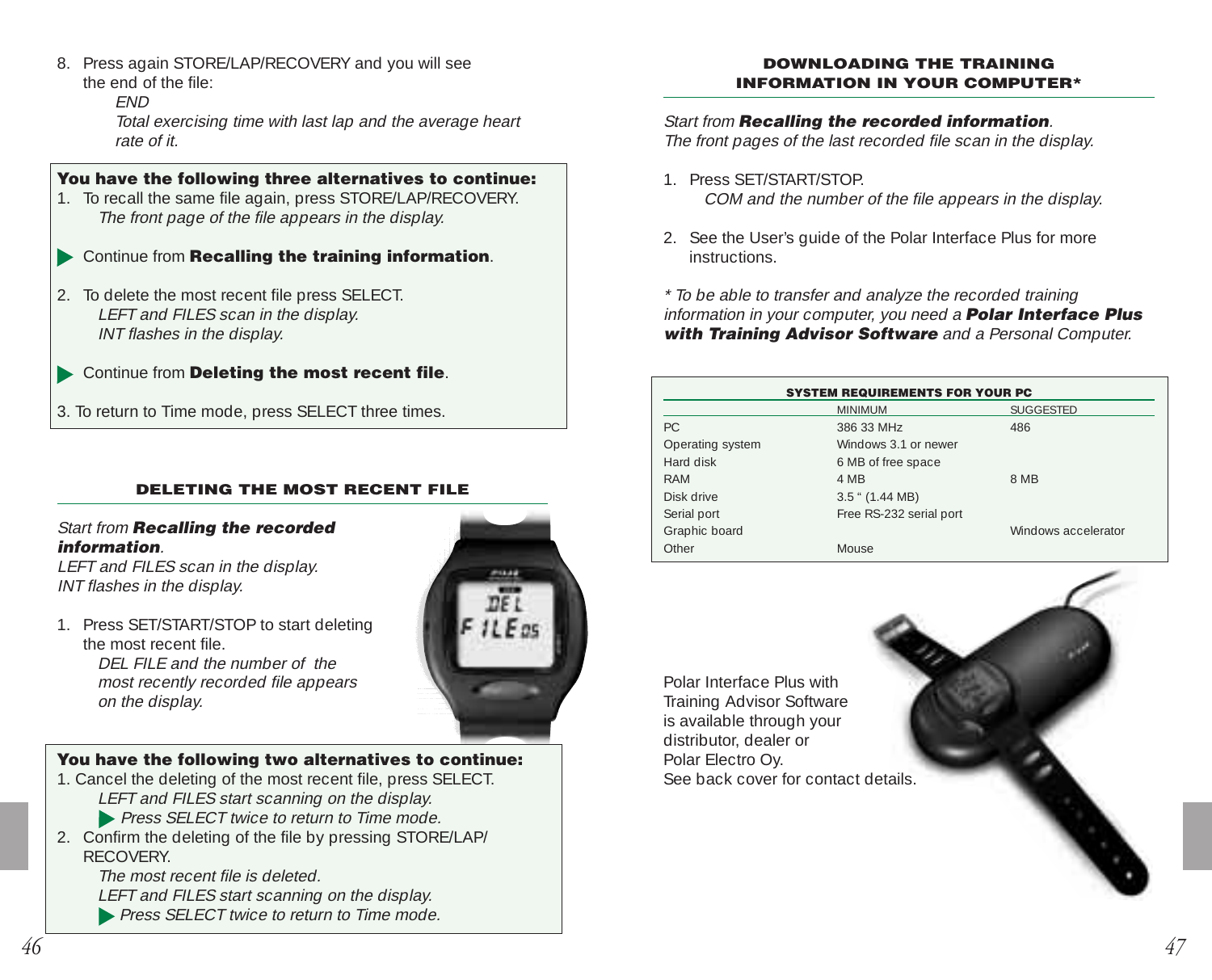## FREQUENTLY ASKED QUESTIONS FREQUENTLY ASKED QUESTIONS

#### **WHAT SHOULD I DO IF...**

...I DON'T KNOW WHERE I AM IN THE SETTING CYCLE? Press SELECT several times until you are back in the Time mode.

...THERE IS NO HEART RATE READING?

- 1. Check that the elastic strap is tight enough.
- 2. Check that the electrodes of the Transmitter are moistened and that you are wearing it as instructed.
- 3. Check that you have kept the Transmitter clean. See **Care and maintenance**.

... THE HEART SYMBOL FLASHES IRREGULARLY?

- 1. Check that your Wrist Receiver is inside the transmission range and not further than 1 meter / 3 feet from Transmitter you are wearing.
- 2. Check that the elastic strap has not become loose during exercise.
- 3. Make sure that the electrodes are moistened.

#### ...OTHER PERSON WITH HEART RATE MONITOR OR EXERCISE EQUIPMENT IS CAUSING INTERFERENCE?

Make sure there are no disturbances such as high voltage power lines, televisions, cars, cyclocomputers, exercise equipments or other people with heart rate monitors near you during the code search. The benefit of the coding is that you will not normally pick up other people's heart rate transmission and certain kinds of disturbances are more efficiently filtered. However your training partner may have coincidentally activated exactly the same code. In this case you have the following alternatives:

1. Keep distance to your training partner and continue your training session normally

or

2. Stop the heart rate measurement (see Stop the heart rate measurement), pull the transmitter off your chest for 15 seconds (code will be changed) and restart from the beginning (see Starting the measurement).

In some cases you may need to dry the transmitter electrodes to ensure that the transmitter is turned off and on again, as the sweat may keep it active even when it is off the chest.

#### ...THERE ARE IRREGULAR READINGS?

- 1. Reset the heart rate monitor and clear the memory by pressing the reset button with a pen tip. The display becomes full of digits.
- 2. Press STORE/LAP/RECOVERY to enter the Time mode.
- 3. Start the settings from beginning.

Resetting clears totally all data from the memory and enters the default settings.

...THE SPEED READING IS 00 OR THERE IS NO SPEED READING IN THE DISPLAY DURING THE RIDE?

- 1. If the 00 readings appear only occasionally, they may be caused by high voltage power lines in your surroundings.
- 2. If the 00 readings come more often, you propably have ridden more than 2500 hours, and it's time for battery replacement. (For instructions, see page 56)
- 3. If you just have

started the measurement, you should wait until the code search is finished and then start riding the bike to get the speed signal successfully.

4. In any case, check the positioning of the Polar Speed Sensor from the illustrations. Check also that the distance between the Polar Speed Sensor and the bike mounted Receiver should be between 40-50 cm / 1'4"-1'8".

> magnet is installed correctly and the

sensor is not more than 5 mm / 0.2". Adjust the spoke magnet by rotating it around the spoke before putting the metal cover on the magnet. See illustrations.



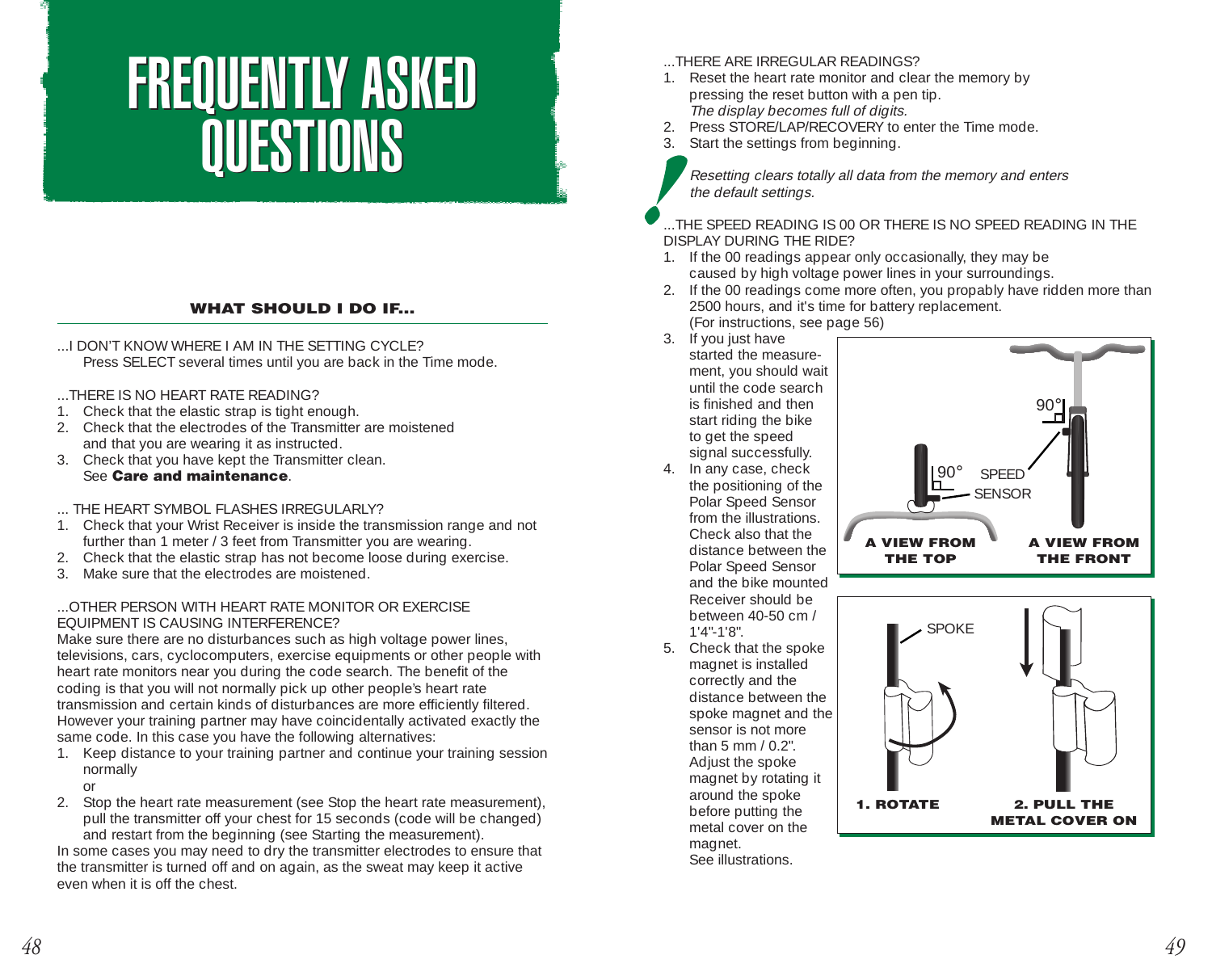...ANOTHER CYCLIST IS CAUSING INTERFERENCE? To avoid cross-talk from another cyclist with a XTrainer Plus, keep the distance of at least 70 cm / 2'4" between your Receiver mounted on your Polar Bike Mount and the Polar Speed sensor of the another cyclist.

#### ...I AM CAUSING INTERFERENCE TO OTHER CYCLISTS?

You may cause cross-talk to other cyclocomputers or heart rate monitors. To avoid this, keep a distance of at least 70 cm / 2'4" between your Speed sensor and other person's cyclocomputers and a distance of at least 1 meter / 3'4" between your Polar Coded Transmitter and other cyclocomputers.

#### ...THE SPEED SENSOR STOPS FLASHING?

The red flash of the Speed sensor is only a checking procedure and the flashing does not continue after 50 flashes when cycling. If you like to check this procedure again, you must have a pause of 3 minutes during which the magnet may not pass the Speed Sensor.

...THE DISPLAY IS BLANK OR FADING? Have the batteries checked. See **Service**.

## POLAR GLOSSARY POLAR GLOSSARY

This symbol indicates coded transmission of heart rate. The inner heart flashes at the pace of your heart.

•I) In the TIME mode indicates that the alarm is on. In the MEASURE mode indicates that the sound signal to alarm if you are exercising below or above your target heart rate zone is on.

**- -** When starting the heart rate measurement, these flashing lines indicate the search for coded transmission.

 $\bullet$  This symbol indicates, that you are setting the Cycling mode functions or you are exercising in Cycling mode. In Time mode it indicates that your most recent exercise was done in Cycling mode.

#### **Alm:** ALARM mode

**Altimeter, ALT:** The separate Polar Altitude Sensor measures the altitude by using atmospheric pressure sensor. The air pressure changes constantly due to various weather conditions and thus the altitude of a certain place may differ. Therefore it is recommended to reset the altitude whenever a reliable reference, for example a peak pointer or a map is available. It is also recommended to check the altitude of your house and other common starting points for training.

**AM/PM:** 12 hour mode of TIME

**Chrono:** Displays the total exercising time during the heart rate measurement

**COM:** Indicates the file transferring to the PC. A separate Polar Interface Plus is required.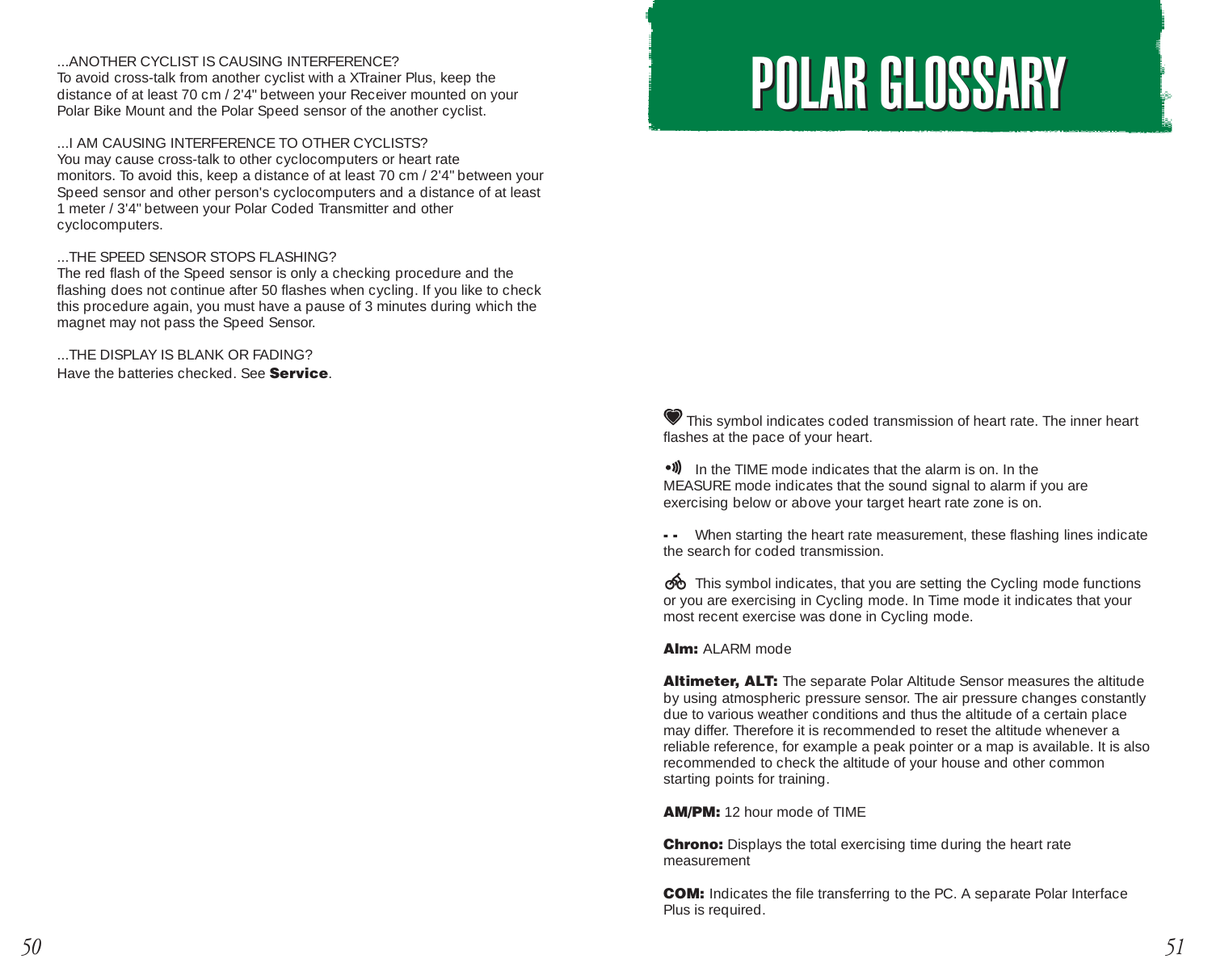**Date:** Indicates the date in Watch settings.

**Del file x:** Indicates the possibility to delete the newest file manually.

**Electrodes:** Pick up the heart's electrical impulses and are encased in the Transmitter, behind the two grooved areas.

**End:** Indicates the end of the file you are reviewing.

**File:** Indicates the File mode.

**Full:** Indicates that the memory has become full and you should delete files to be able to continue recording.

**Graphic bar:** The graphic bar consists of four blocks and indicates the settings of watch, heart rate or cycling functions. A flashing block means that the setting of that particular function is possible.

**Halt:** Appears on the display to indicate that stopwatch is stopped after 99:59:59 hrs. This function is designed to save battery energy. Press SELECT to continue.

**Heart rate:** The number of heart beats per minute (bpm).

**LAP:** In Measure and File modes together with a number indicates how many lap times are used.

**Lap/split time:** Time needed to move once around a closed course or track.

**Left:** Tells you the amount of memory left with each recording interval.

**LIM 1 / LIM 2 / LIM 3:** Heart Rate Limits for Target Zones 1, 2 and 3.

**Lower Limit:** The lower heart rate limit of the target zone

**MAX**: Together with a reading indicates either maximum heart rate or maximum speed.

**Measure:** Measure mode

**M:** When starting the measurement, M together with a reading indicates memory available.

**Memory deletion:** During the exercise period, you can record information in the memory of the HRM. The number of exercising sessions is unlimited. If the memory is getting full, make some room for the new files by erasing manually the existing files starting from the most recent file. See **Deleting the most recent file.**

**MPH:** Miles per hour

**Odometer, ODO: Measures total distance.** 

**PC:** Personal Computer. You can download your training information into a computer for further analysis. A separate Polar Interface Plus is required.

**Polar Coded Transmitter:** Automatically picks a code to transmit your heart rate to the Wrist Receiver. In coded transmission the Receiver accepts heart rate information from your Polar Coded Transmitter only. Coding reduces significantly crosstalk caused by other users of heart rate monitors, however, it does not necessarily reduce all environmental interference.

**Primary Time Display:** In the Heart rate mode the middle row of the display indicates either total exercising time, time of day or the timers counting down according to your settings. See also **Secondary Time Display**

**Recording interval, INT:** Records heart rate and speed data into the memory in 5, 15 or 60 second intervals. Optionally also cadence and altitude can be recorded in intervals.

**Recovery Heart Rate, RECO HR:** Decrease in heart rate during the pre-set period of time.

**Recovery Time, RECO TI:** Time until certain pre-set heart rate reading is reached.

**Secondary Time Display:** The Secondary Time Display can be activated in Heart rate mode by bringing the face of the Wrist receiver next to the Polar logo of the Transmitter for a moment. The middle row of the display will indicate, according to your settings, either total exercising time, time of day or the timers counting down. Note, that this function is not available in Cycling mode. See also **Primary Time Display**.

**Set: Set mode** 

**Target Zone, TZ:** The area between upper and lower target zone limits. Target Zone selection is based on personal fitness goals.

**Target Zone limits:** Target Zone limits are determined as percentages of maximum heart rate. The percentages are converted into heart rate in beats per minute.

**Time mode:** Display showing Time of Day.

**Timer 1, 2 & 3:** Timers help you to divide your exercise session into separate phases (e.g. warm-up, exercise phase, cool down). Timers can be used individually (only Timer 1) or sequentially.

 $\overline{rz}$  During heart rate measurement the TZ symbol with a flashing block besides indicates that you are exercising within the Target Zone. In FILE mode this indicates the time spent within the Target Zone.

 $\overline{172}$  During heart rate measurement the TZ symbol with a upper block flashing indicates that the heart rate is above the Target Zone. In File mode this indicates the time spent above the Target Zone.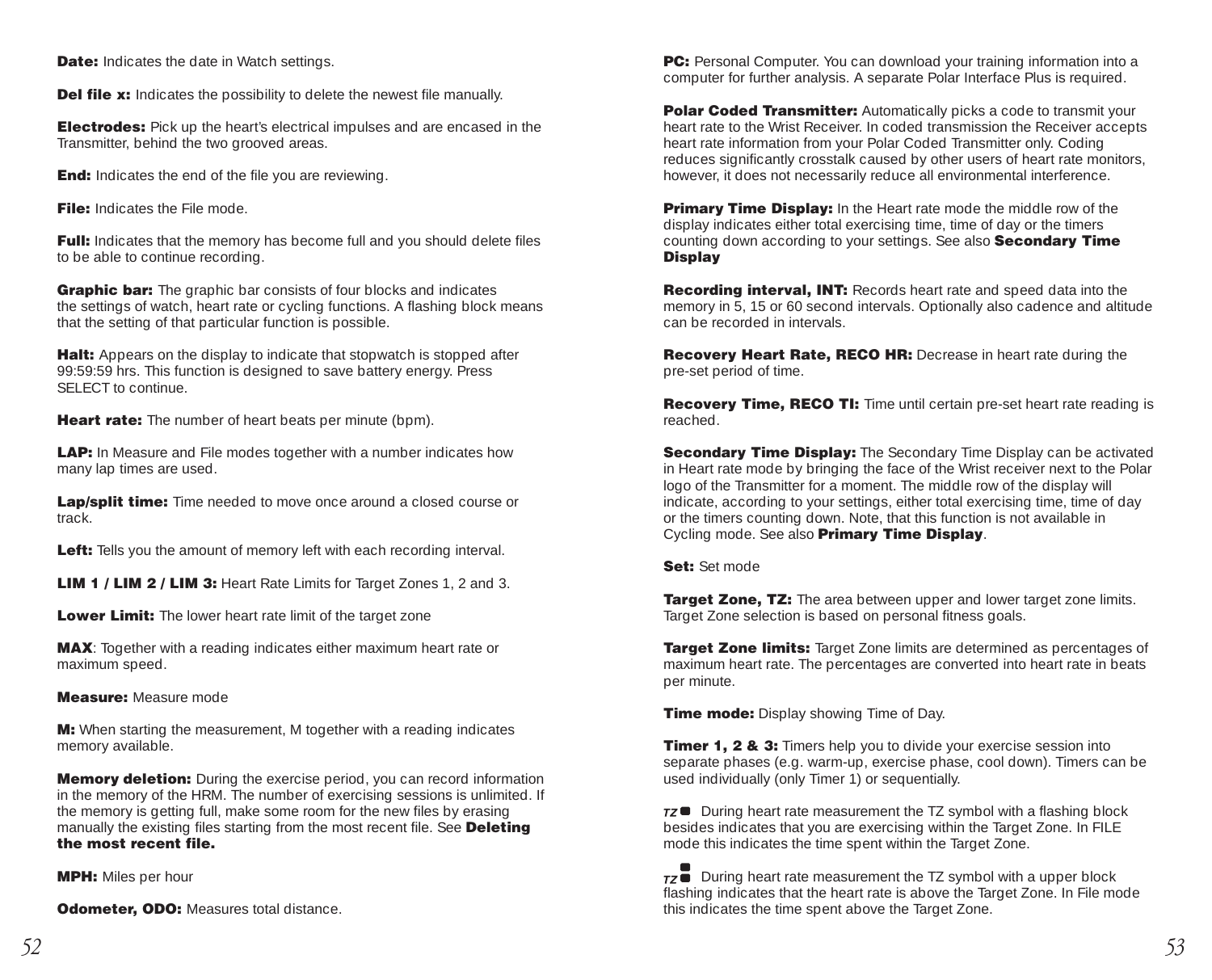<sup>•□</sup> ■ During heart rate measurement indicates that the heart rate is below<br>the Target Zone. In File mode this indicates the time spent below the Target Zone.

**Units of measure:** By changing the Time mode from 12 h display to 24 h display you also change all the other units used by the monitor. In the table below you find the units which are in use in each alternative.

|                 | 24 H MODE | <b>12 H MODE</b> |
|-----------------|-----------|------------------|
| TIME OF DAY     | 24 h      | AM/PM            |
| AI ARM          | 24h       | AM/PM            |
| <b>SPFFD</b>    | km/h      | mph              |
| <b>DISTANCE</b> | km        | miles            |
| AI TITUDE       | m         | ft               |
| WHEEL DIAMETER  | mm        | mm(NOTE!)        |

**Upper limit:** The upper heart rate limit for the target zone

## **COMPATIBILITY**

#### **POLAR PRECISION PERFORMANCE SW 2.0 WITH HEART RATE MONITORS AND INTERFACES**

| Polar Precision<br>Performance SW | Polar<br>Sport<br>Tester™ | Polar<br>Vantage NV™ | Polar<br>Accurex<br>$PIIIS^{TM}$ | Polar<br>XTrainer<br>$PIIIS^{TM}$ |
|-----------------------------------|---------------------------|----------------------|----------------------------------|-----------------------------------|
| Polar Computer Interface          |                           |                      |                                  | ٠                                 |
| Polar Advantage Interface         | ٠                         | ٠                    |                                  | ٠                                 |
| Polar Interface Plus              |                           |                      |                                  |                                   |

#### **POLAR TRAINING ADVISOR SW WITH HEART RATE MONITORS AND INTERFACES**

| Polar Training<br><b>Advisor SW</b> | Polar<br>Sport<br>Tester™ | Polar<br>Vantage NV™ | Polar<br>Accurex<br>Plus™ | Polar<br><b>XTrainer</b><br>Plus™ |
|-------------------------------------|---------------------------|----------------------|---------------------------|-----------------------------------|
| Polar Computer Interface            |                           |                      |                           |                                   |
| Polar Advantage Interface           | ٠                         |                      |                           |                                   |
| Polar Interface Plus                |                           |                      |                           |                                   |

 $\bullet$  = compatible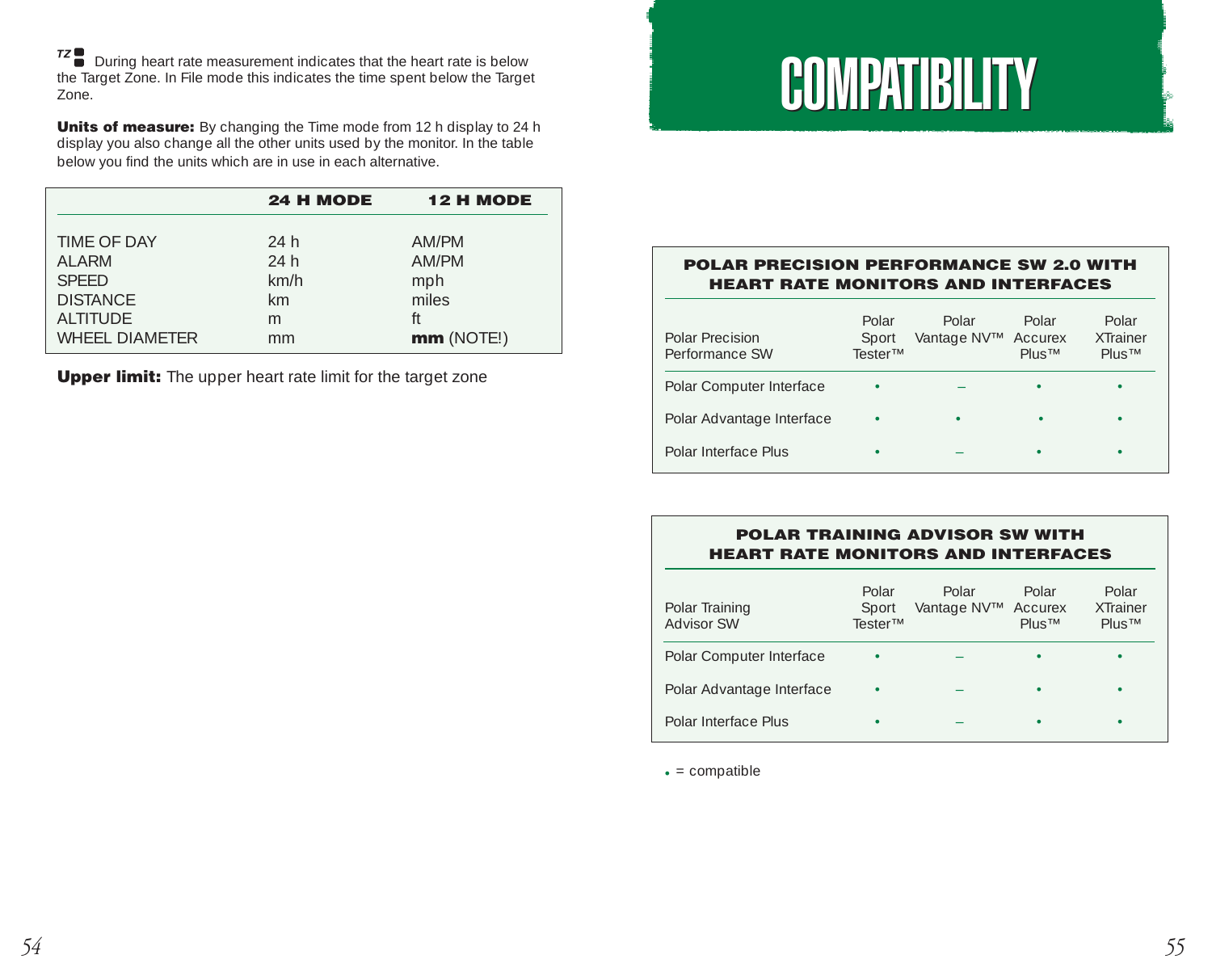## **CARE AND MAINTENANCE**

# **TECHNICAL SPECIFICATIONS**

- 1. Keep the Wrist Receiver and Transmitter clean. Wipe off any moisture before storing.
- 2. Wash the Transmitter regularly after use with a mild soap and water solution.
- 3. Dry the Transmitter carefully after washing.
- 4. Store your heart rate monitor in a breathable material when not in use, not in a gym bag or plastic bag.
- 5. Both the Wrist Receiver and the Polar Transmitter are water resistant but do not press the Receiver buttons under water.
- 6. Do not stretch or bend the Transmitter. This may damage the electrodes.

#### WRIST RECEIVER

The estimated average battery life of the Wrist Receiver is **1 year** in normal use (1h/day, 7 days a week). To ensure the water resistance properties, the Wrist Receiver Battery should be replaced only by a person authorised by Polar Electro Oy. See **Service**.

#### POLAR CODED TRANSMITTER

The estimated average battery life of the Polar Coded Transmitter is **2500 hours of use**. Contact your distributor/dealer for a replacement Transmitter. NOTE: Polar recycles used Transmitters.

#### POLAR SPEED SENSOR

The estimated average battery life of the Polar Speed Sensor is 2500 hours of use. To change the battery, we highly recommend you send it to authorised Polar Service for battery replacement, where the unit is waterproof tested after the replacement. However, if you prefer changing the battery yourself, please follow these instructions carefully:

- 1. Loosen the tightening screw to detach the sensor from the mounting bracket.
- 2. Unscrew the four small screws of the sensor.
- 3. Open the case. Make sure that the rubber gasket stays in it's place.
- 4. Remove the battery carefully with a pen tip. Put in a new battery with the plus (+) side facing down. (Battery type CR 2032, available at any electronics store near you.)
- 5. Close the case.
- 6. Replace the four screws.
- 7. Test the sensor by checking that it gives out a red flash every time the spoke magnet passes the speed sensor.
- 8. Do not throw the replaced battery away with normal waste, take it to a place where problem waste is handled.

Polar Heart Rate Monitor is designed to indicate the level of physiological strain and intensity in sports and exercise. No other use is intended or implied. Heart rate is displayed as number of heart beats per minute (bpm).

#### **POLAR CODED TRANSMITTER**

| Battery type:          | Built-in Lithium Cell           |
|------------------------|---------------------------------|
| Battery life:          | Average 2500 hours of use       |
| Operating temperature: | $-10$ to $+50$ °C / 14 to 122°F |

#### **WRIST RECEIVER**

| Case:                  |
|------------------------|
| Operating temperature: |
| Battery type:          |
| Battery life:          |
| Water resistance:      |
| Accuracy of heart rate |
| measurement:           |
|                        |

Display: Liquid crystal display. Total 160 segments Case: 48 x 42 x 11 mm Operating temperature:  $-10 °C$  to  $+50 °C$  / 14 to 122  $°F$ CR 2032 Average 1 year (1h/day, 7 days/week) to 20 metres  $±1%$  or  $±1$  beats per minute, whichever larger, definition applies to steady state conditions

#### **POLAR SPEED SENSOR**

| Battery type:<br>Battery life: | CR 2032<br>Average 2500 hours of use |
|--------------------------------|--------------------------------------|
|                                | <b>DEFAULT SETTINGS:</b>             |
| Timer $1$ :                    | $0:0000$ (off)                       |
| Timer $2$ :                    | $0:0000$ (off)                       |
| Timer $3:$                     | $0:0000$ (off)                       |
| Honor hoart rato limit 1.      | 160                                  |

| Upper heart rate limit 1: | 160         |
|---------------------------|-------------|
| Lower heart rate limit 1: | 80          |
| Upper heart rate limit 2: | Ω           |
| Lower heart rate limit 2: | 0           |
| Upper heart rate limit 3: | 0           |
| Lower heart rate limit 3: | 0           |
| Recovery function:        | off         |
| Primary Time Display:     | Chrono      |
| Secondary Time Display:   | Time of Day |
| Recording interval:       | 5 seconds   |
| Wheelsize 1:              | 2000        |
| Wheelsize 2:              | 2100        |
|                           |             |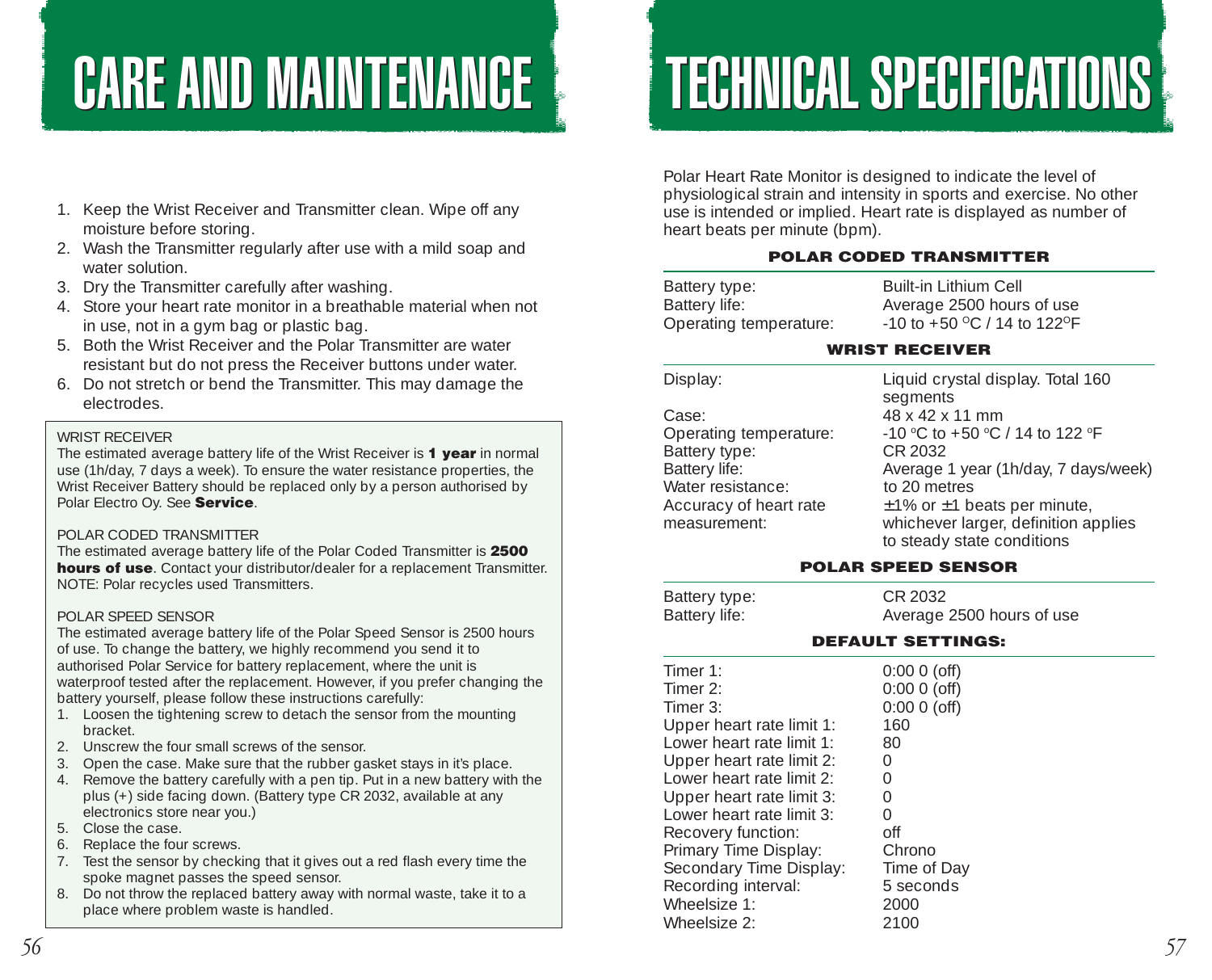## POLAR BOOKS AND POLAR BOOKS AND ACCESSORIES ACCESSORIES

#### **POLAR BOOKS AND BOOKLETS**

| Roy Benson, MPE  Precision Running                         |                  |
|------------------------------------------------------------|------------------|
| Dr. Matthew Brick  Precision Multi-Sport                   |                  |
| Edmund R. Burke, Ph.D.  Precision Cycling                  |                  |
| Neil Craig  Scientific Heart Rate Training                 |                  |
| Sally Edwards  The Heart Rate Monitor Book                 |                  |
| Mark Fenton and                                            |                  |
| Dave McGovern  Precision Walking                           |                  |
| Ute Haas, M.Sc.,                                           |                  |
| Tarja Suomi, M.Sc. and                                     |                  |
| Dr. Raija Laukkanen, Ph.D.  Precision Aerobics             |                  |
| Dr. Peter J.G.M. Janssen  Training, Lactate, Pulse Rate    |                  |
| Beth Kirkpatrick and                                       |                  |
| Burton H. Birnbaum  Lessons from the Heart                 |                  |
| Dr. Katriina Kukkonen-Harjula, MD                          |                  |
| and Dr. Raija Laukkanen, Ph.D. Precision Weight Management |                  |
| Dr. Raija Laukkanen, Ph.D.  Research Index                 |                  |
| Yvonne Lin  Precision Sports Aerobics                      |                  |
| Dr. James M. Rippe  Target Your Fitness and Weight         |                  |
|                                                            | Management Goals |
| Dr. James M. Rippe  The Polar Fat Free and Fit Forever     |                  |
| Program                                                    |                  |
|                                                            |                  |

#### **POLAR ACCESSORIES**

- Polar Bike Mount for all bikes and Polar Heart Rate Monitors
- Polar Speed Sensor Kit
- Polar Sensor Assembly Kit
- •Extra Transmitter for other family members
- Polar Heart Bra for women
- Test handle for groups and trainers

Contact your local dealer or distributor for more details.

## **SERVICE**

To ensure proper servicing of your Polar heart rate monitor, please complete and mail the enclosed Warranty Registration Card within two weeks of the date of purchase.

The Polar Service is to help you get the most out of your heart rate monitor. Should your Polar heart rate monitor need service, please follow the instructions below :

#### **CHECK LIST**

Before you return your Polar heart rate monitor for service, please check the following:

#### **1. Is the Transmitter being worn correctly ?**

The Polar logo should be right side up and the Transmitter flat against the skin.

#### **2. Are the electrodes moist on the Transmitter ?**

It is important that the electrodes are wet during the heart rate measurement.

#### **3. Is the Transmitter clean ?**

Regular washing with mild soap and water and thorough dry afterwards will ensure that good conductivity remains.

#### **4. Are you having disturbances caused by other people with heart rate monitors or exercise equipment?**

Check that the code search in the beginning of the measurement has been successful. See **Start the heart rate measurement** and **Frequently asked questions** for details.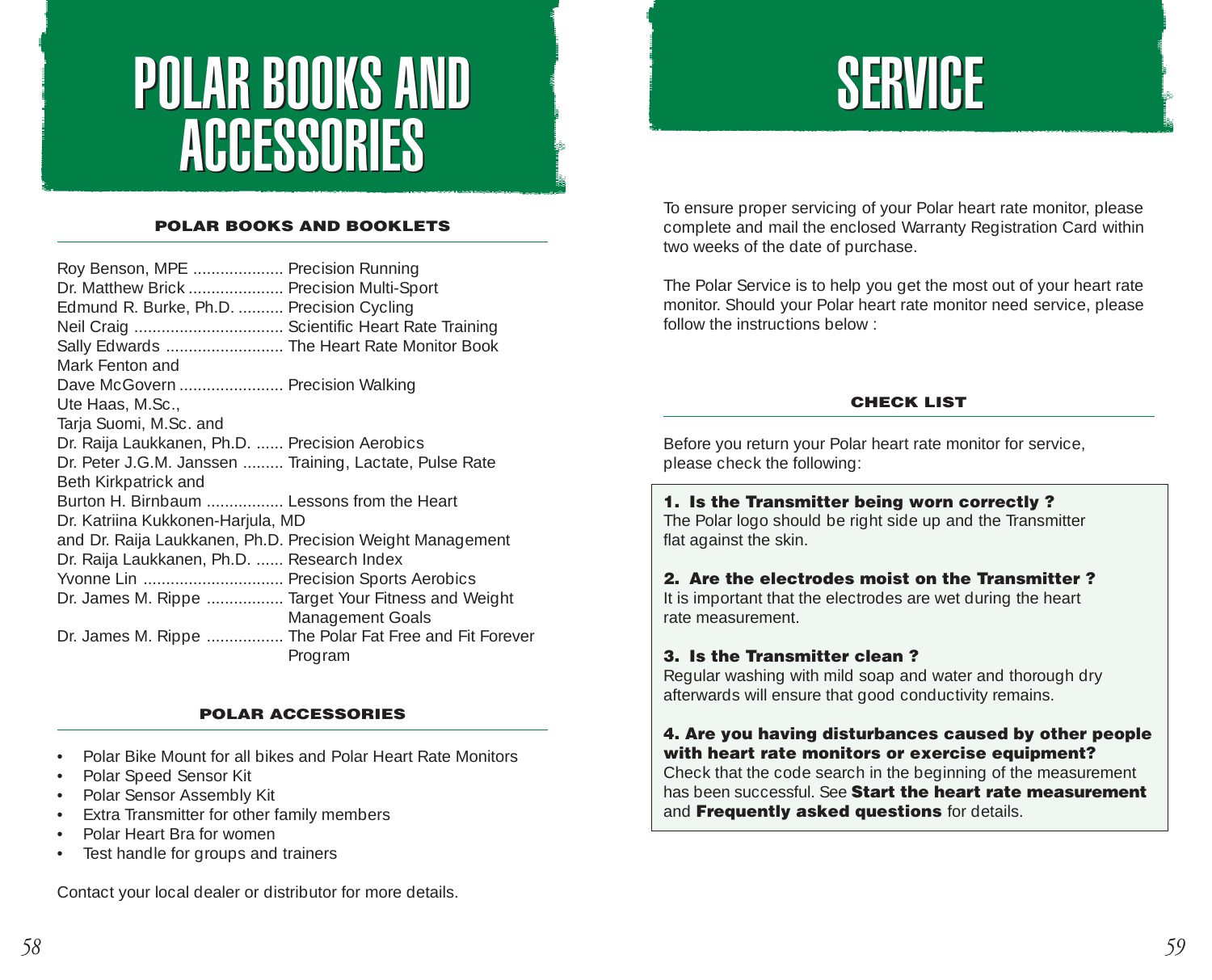#### **SENDING INSTRUCTIONS**

- 1. Carefully pack the product with all parts. Whenever possible, ship your Polar heart rate monitor in the original package. Make sure it is then placed in a box that will protect the unit from damage during shipping.
- 2. Include a proof of purchase if the product is under warranty.
- 3. Include a detailed description of the problem.Use the return sheet of this manual.
- 4. Include your name, return address and daytime telephone number.
- 5. Ship postage prepaid to your closest dealer or distributor. For contact details see the back cover of this manual or the warranty card.

Any service procedures are recommended to be done by authorised Polar service personnel. Any unauthorised service will void the warranty due to the fact that water resistancy cannot be guaranteed after unauthorised service.

## LIMITED POLAR WARRANTY LIMITED POLAR WARRANTY

- Polar Electro Oy warrants the original consumer/purchaser of this heart rate monitor that the product will be free from defects in material or workmanship for one year from the date of purchase. **Please keep the receipt which is your proof of purchase!**
- Warranty does not cover damages due to misuse, abuse, accidents or negligence of the precautions; Receiver battery, improper maintenance, commercial use, cracked or broken cases.
- Warranty is void if repairs are made by persons not authorised by Polar Electro Oy.
- During the warranty period the product will be either repaired or replaced at authorised service centre without a charge.
- For more details, please see the warranty card.

Copyright © 1996 Polar Electro Oy, FIN-90440 KEMPELE, Finland

All rights reserved. No part of this manual may be used or reproduced in any form or by any means without prior written permission of Polar Electro Oy.

Polar logotype, Polar Pacer and Polar Beat are registered trademarks of Polar Electro Oy. Polar XTrainer Plus, Polar Accurex Plus, Polar Vantage NV, Polar Protrainer XT, Polar Protrainer NV, Polar Advantage Interface, Polar Precision Performance, Polar Interface Plus, Polar SmartEdge, Polar Fitwatch, Polar Favor and Polar Heartwatch are trademarks of Polar Electro Oy. Windows is a registered trademark of Microsoft Corp.

## 0537

This CE marking shows compliance of this product with Directive 93/42/FFC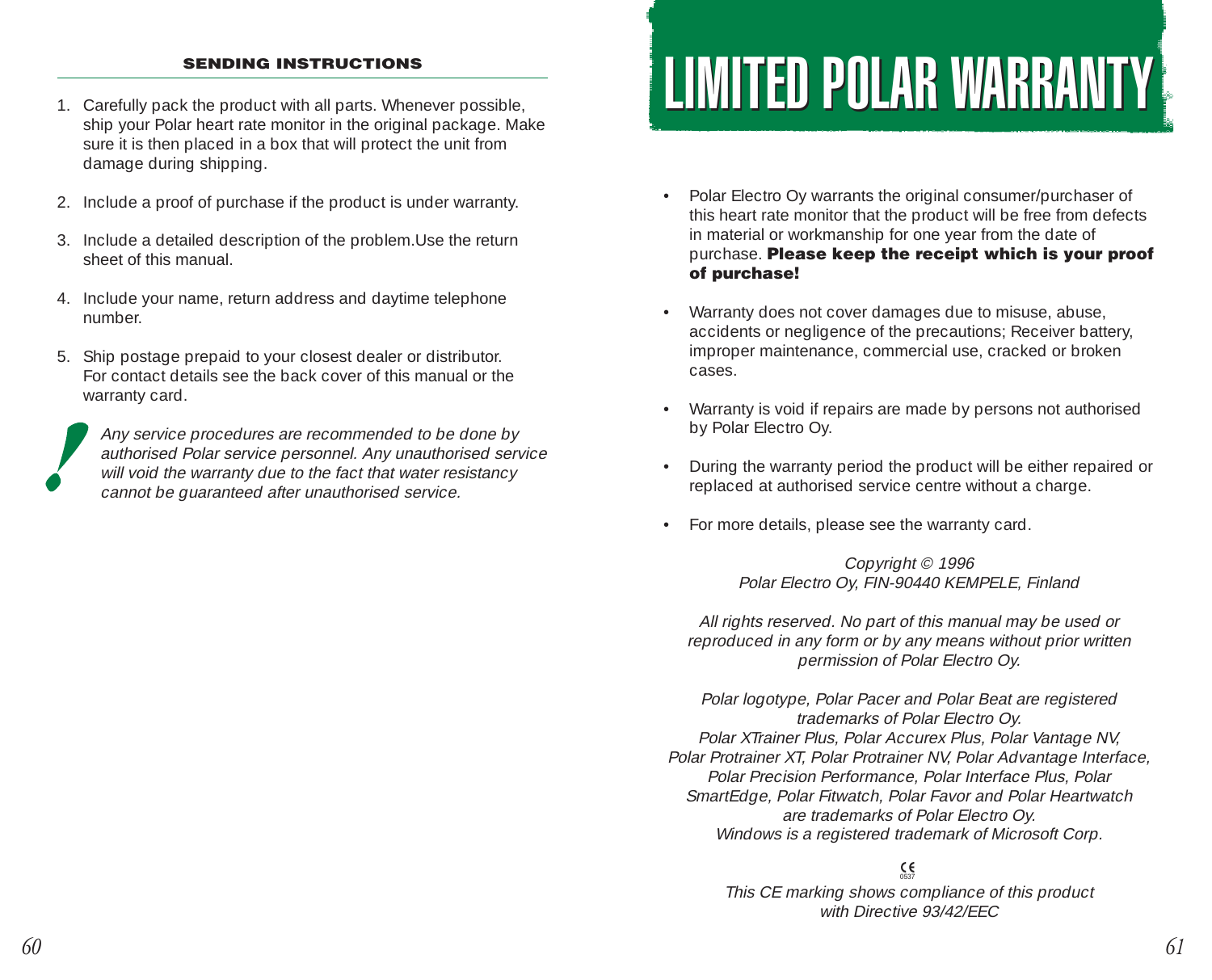## **DISCLAIMER**

## INDEX

- This material in this manual is for informational purposes only.
- The products it describes are subject to change without prior notice due to manufacturer's continuous development program.
- • Polar Electro Oy makes no representations or warranties with respect to this manual or with respect to the products described herein. In such an event shall Polar Electro Oy not be liable for any damages, direct or incidental, consequential or special, arising out of or related to the use of this material or the products described herein.

| Downloading the training information in your computer  47 |  |
|-----------------------------------------------------------|--|
|                                                           |  |
|                                                           |  |
|                                                           |  |
| Checking the split/lap time with average heart rate  39   |  |
|                                                           |  |
|                                                           |  |
|                                                           |  |
|                                                           |  |
|                                                           |  |
|                                                           |  |
|                                                           |  |
| Storing heart rate, speed and cadence/altitude  40        |  |
| Swapping between Heart rate mode and Cycling mode  41     |  |
|                                                           |  |
|                                                           |  |
|                                                           |  |
|                                                           |  |
|                                                           |  |
|                                                           |  |
| Checking the split/lap time with average heart rate  34   |  |
|                                                           |  |
|                                                           |  |
|                                                           |  |
|                                                           |  |